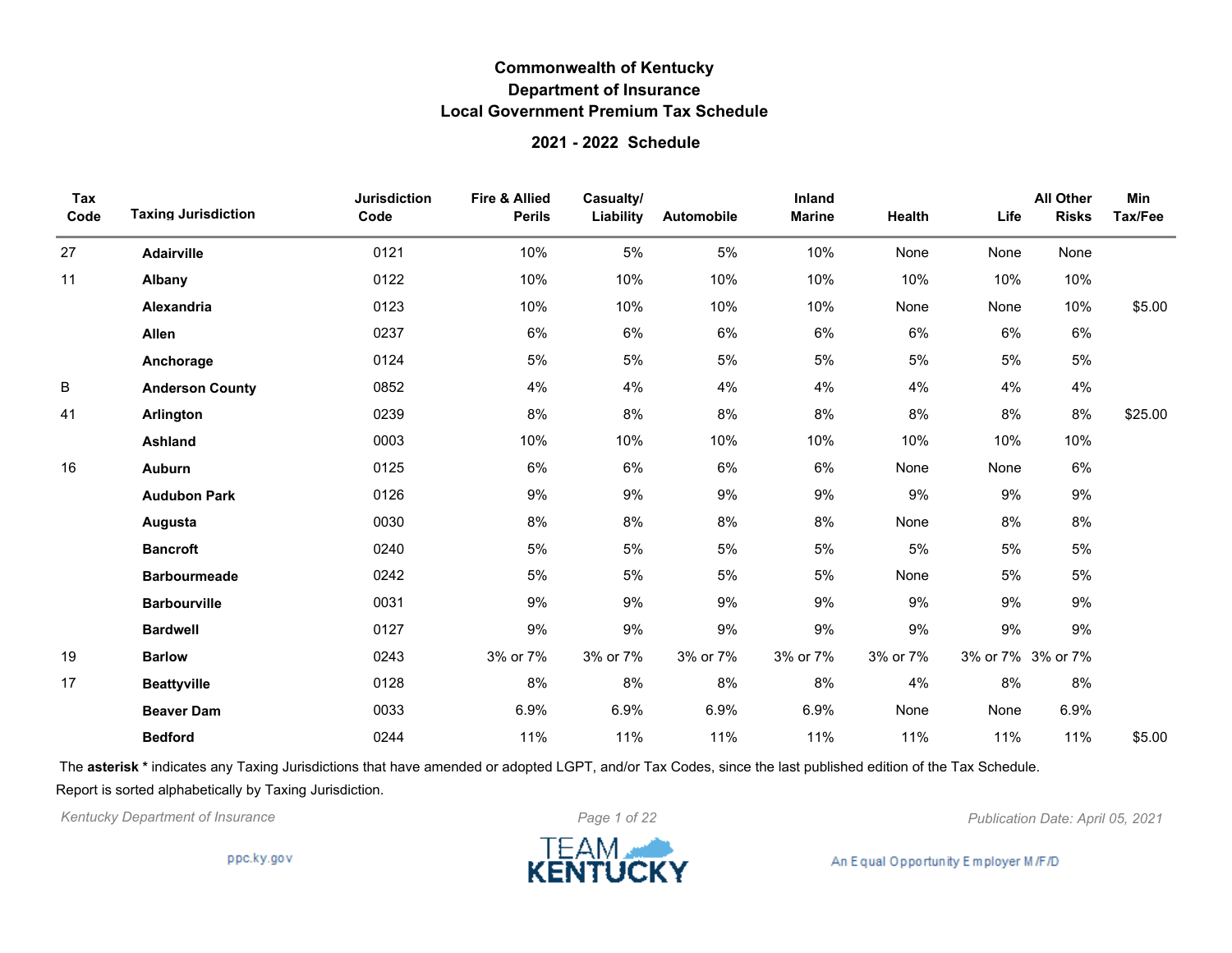#### **2021 - 2022 Schedule**

| Tax<br>Code | <b>Taxing Jurisdiction</b> | <b>Jurisdiction</b><br>Code | <b>Fire &amp; Allied</b><br><b>Perils</b> | Casualty/<br>Liability | Automobile | Inland<br><b>Marine</b> | Health | Life         | <b>All Other</b><br><b>Risks</b> | Min<br>Tax/Fee |
|-------------|----------------------------|-----------------------------|-------------------------------------------|------------------------|------------|-------------------------|--------|--------------|----------------------------------|----------------|
|             | <b>Beechwood Village</b>   | 0129                        | 5%                                        | 5%                     | 5%         | 5%                      | None   | 5%           | 5%                               |                |
| E           | <b>Bell County</b>         | 0856                        | 7%                                        | 7%                     | 7%         | 7%                      | None   | 7%           | None                             |                |
|             | <b>Bellefonte</b>          | 1041                        | 8%                                        | 8%                     | 8%         | 8%                      | 8%     | 8%           | 8%                               |                |
|             | <b>Bellemeade</b>          | 0247                        | 5%                                        | 5%                     | 5%         | 5%                      | None   | 5%           | 5%                               |                |
|             | <b>Bellevue</b>            | 0034                        | 10%                                       | 10%                    | 10%        | 10%                     | 10%    | 10%          | 10%                              |                |
|             | <b>Bellewood</b>           | 0248                        | 5%                                        | 5%                     | 5%         | 5%                      | 5%     | 5%           | 5%                               |                |
|             | <b>Benton</b>              | 0035                        | 7.5%                                      | 7.5%                   | 7.5%       | 7.5%                    | 7.5%   | \$18.75 Flat | 7.5%                             |                |
|             | <b>Berea</b>               | 0036                        | 6%                                        | 6%                     | 6%         | 6%                      | None   | 6%           | 6%                               |                |
|             | <b>Berry</b>               | 0249                        | 7.5%                                      | 7.5%                   | 7.5%       | 7.5%                    | 7.5%   | 7.5%         | 7.5%                             |                |
|             | <b>Blue Ridge Manor</b>    | 0251                        | 5%                                        | 5%                     | 5%         | 5%                      | 5%     | 5%           | 5%                               |                |
|             | <b>Bonnieville</b>         | 1026                        | 8%                                        | 8%                     | 8%         | 8%                      | 8%     | 8%           | 8%                               |                |
| 07          | <b>Bowling Green</b>       | 0004                        | 7%                                        | 2%                     | 2%         | 7%                      | 2%     | 2%           | 7%                               | \$5.00         |
|             | <b>Bradfordsville</b>      | 0254                        | 3%                                        | 3%                     | 3%         | 3%                      | 3%     | 3%           | 3%                               |                |
|             | <b>Brandenburg</b>         | 0132                        | 8%                                        | 8%                     | $8\%$      | 8%                      | $8\%$  | 8%           | 8%                               |                |
| 30          | <b>Breckinridge County</b> | 0863                        | 5%                                        | 5%                     | 5%         | 5%                      | None   | 5%           | 5%                               |                |
|             | <b>Briarwood</b>           | 0256                        | 5%                                        | 5%                     | 5%         | 5%                      | 5%     | 5%           | 5%                               |                |
|             | <b>Brodhead</b>            | 0259                        | 6%                                        | 6%                     | 6%         | 6%                      | 6%     | 6%           | 6%                               |                |
|             | <b>Broeck Pointe</b>       | 0455                        | 5%                                        | 5%                     | 5%         | 5%                      | 5%     | 5%           | 5%                               |                |
|             | <b>Bromley</b>             | 0133                        | 10%                                       | 10%                    | 10%        | 10%                     | None   | None         | 10%                              |                |

The **asterisk \*** indicates any Taxing Jurisdictions that have amended or adopted LGPT, and/or Tax Codes, since the last published edition of the Tax Schedule. Report is sorted alphabetically by Taxing Jurisdiction.



ppc.ky.gov

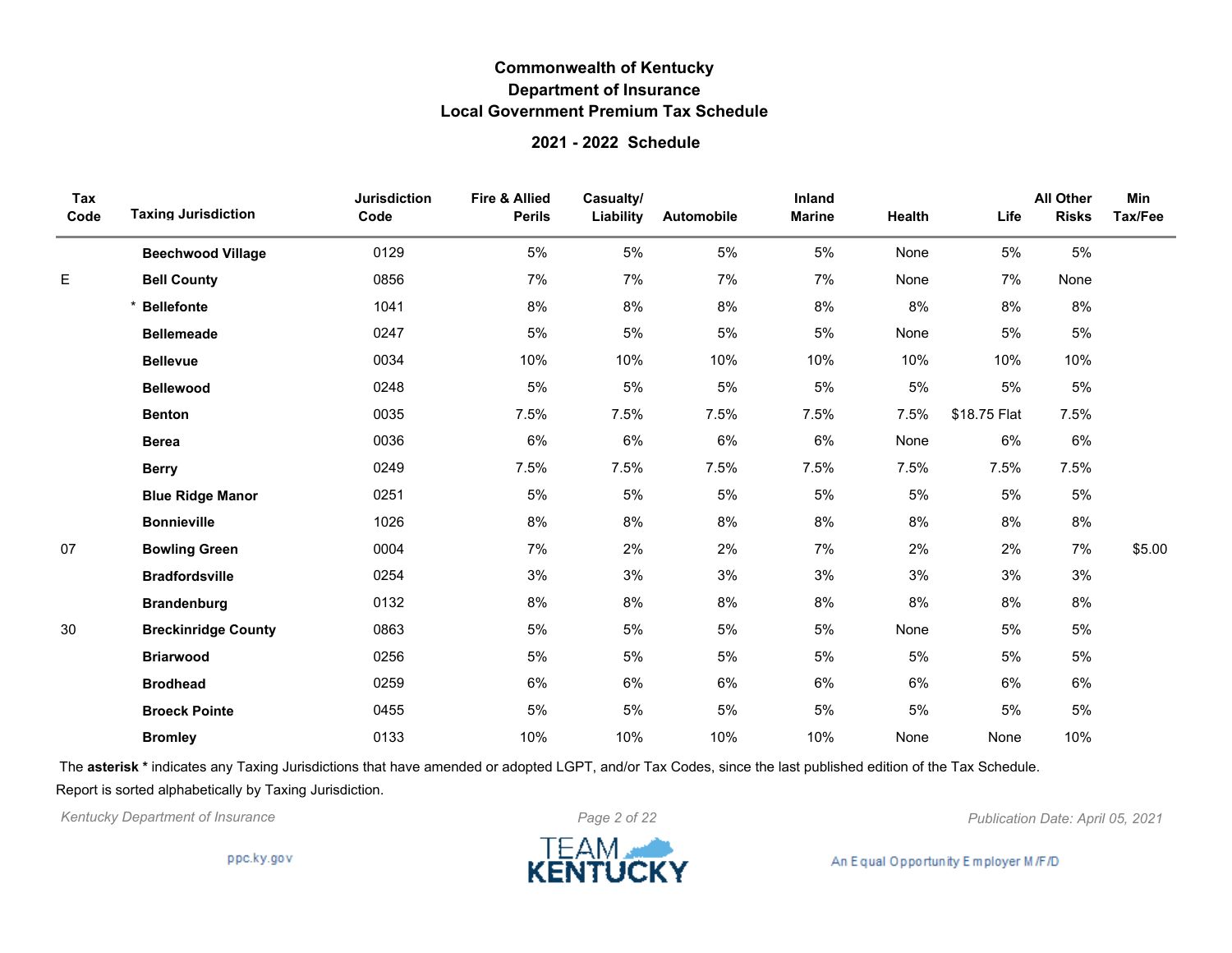### **2021 - 2022 Schedule**

| Tax<br>Code | <b>Taxing Jurisdiction</b> | <b>Jurisdiction</b><br>Code | <b>Fire &amp; Allied</b><br><b>Perils</b> | Casualty/<br>Liability | Automobile | Inland<br><b>Marine</b> | Health | Life | <b>All Other</b><br><b>Risks</b> | Min<br>Tax/Fee |
|-------------|----------------------------|-----------------------------|-------------------------------------------|------------------------|------------|-------------------------|--------|------|----------------------------------|----------------|
|             | <b>Brooksville</b>         | 0134                        | 7%                                        | 7%                     | 7%         | 7%                      | 7%     | 7%   | 7%                               |                |
|             | <b>Brownsboro Farm</b>     | 0260                        | 5%                                        | 5%                     | 5%         | 5%                      | None   | 5%   | 5%                               |                |
|             | <b>Brownsboro Village</b>  | 1015                        | 5%                                        | 5%                     | 5%         | 5%                      | 5%     | 5%   | 5%                               |                |
|             | <b>Brownsville</b>         | 0135                        | 7%                                        | 7%                     | 7%         | 7%                      | 7%     | 7%   | 7%                               |                |
| A           | <b>Bullitt County</b>      | 0864                        | 10%                                       | 10%                    | 10%        | 10%                     | None   | None | 10%                              |                |
|             | <b>Burgin</b>              | 0136                        | 10%                                       | 10%                    | 10%        | 10%                     | 10%    | 10%  | 10%                              |                |
|             | <b>Burkesville</b>         | 0137                        | 10%                                       | 10%                    | 10%        | 10%                     | 10%    | 10%  | 10%                              |                |
|             | <b>Burnside</b>            | 0138                        | 9%                                        | 9%                     | 9%         | 9%                      | $9\%$  | 9%   | 9%                               | \$5.00         |
|             | <b>Butler</b>              | 0139                        | 10%                                       | 10%                    | 10%        | 10%                     | 10%    | 10%  | 10%                              |                |
|             | Cadiz                      | 0140                        | 6%                                        | 6%                     | 6%         | 6%                      | $6\%$  | 6%   | 6%                               |                |
|             | Calhoun                    | 0141                        | 12%                                       | 12%                    | 12%        | 12%                     | 12%    | 12%  | 12%                              |                |
|             | California                 | 0264                        | 10%                                       | 10%                    | 10%        | 10%                     | None   | 10%  | 10%                              |                |
|             | <b>Calvert City</b>        | 0037                        | 7%                                        | 7%                     | 7%         | 7%                      | 7%     | 7%   | 7%                               |                |
|             | Cambridge                  | 0266                        | 5%                                        | 5%                     | 5%         | 5%                      | 5%     | 5%   | 5%                               |                |
|             | <b>Campbell County</b>     | 0868                        | 10%                                       | 10%                    | 10%        | 10%                     | None   | None | 10%                              |                |
|             | Campbellsburg              | 0142                        | 12%                                       | 12%                    | 12%        | 12%                     | 12%    | 12%  | 12%                              | \$5.00         |
|             | Campbellsville             | 0011                        | 10%                                       | 10%                    | 10%        | 10%                     | 10%    | 2%   | 10%                              |                |
|             | Campton                    | 0267                        | 8%                                        | 8%                     | 8%         | 8%                      | None   | None | 8%                               |                |
|             | Caneyville                 | 0268                        | 5.2%                                      | 5.2%                   | 5.2%       | 5.2%                    | None   | None | None                             | \$5.00         |

The **asterisk \*** indicates any Taxing Jurisdictions that have amended or adopted LGPT, and/or Tax Codes, since the last published edition of the Tax Schedule. Report is sorted alphabetically by Taxing Jurisdiction.

*Kentucky Department of Insurance Page 3 of 22 Publication Date: April 05, 2021*

ppc.ky.gov

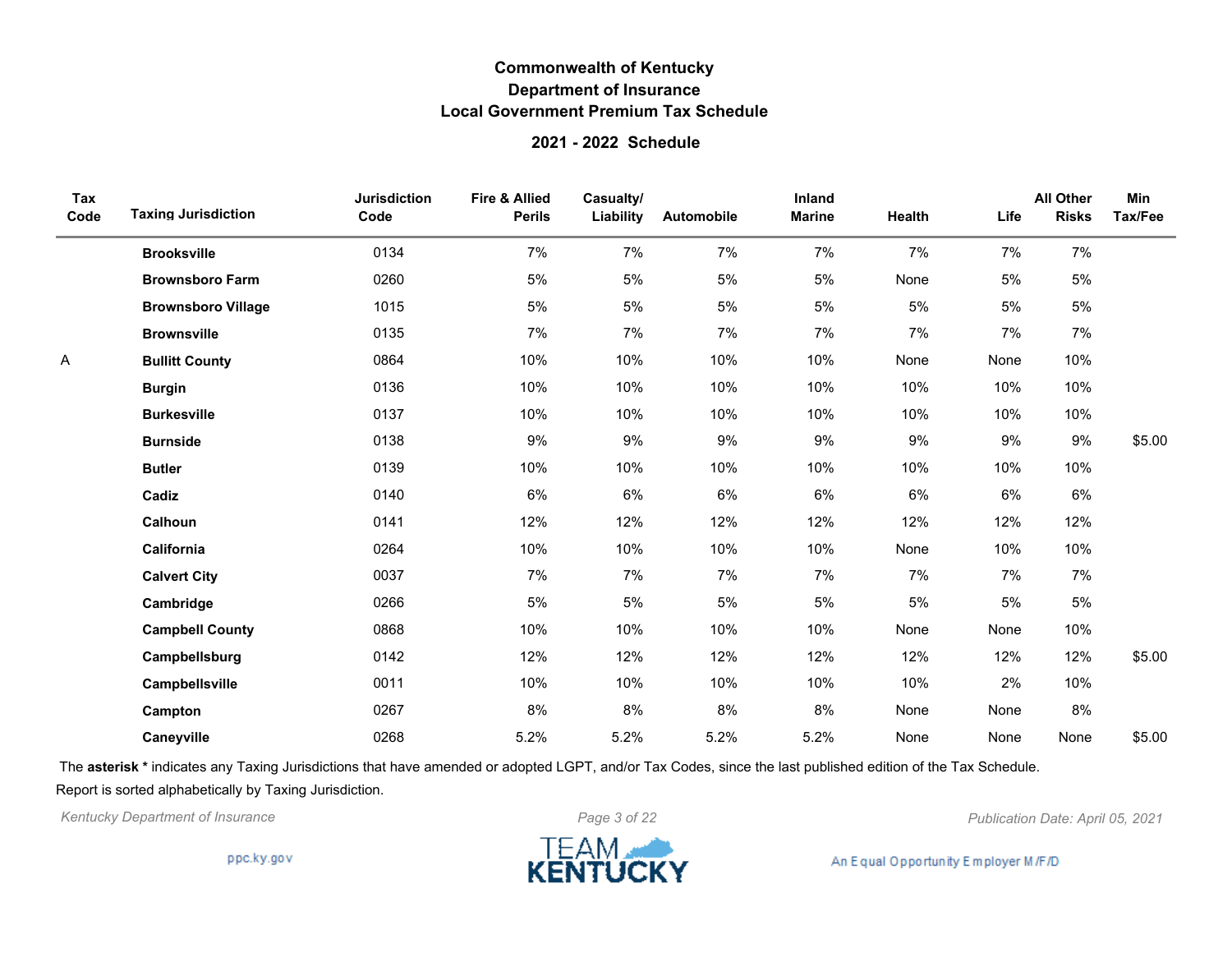#### **2021 - 2022 Schedule**

| Tax<br>Code | <b>Taxing Jurisdiction</b> | <b>Jurisdiction</b><br>Code | <b>Fire &amp; Allied</b><br><b>Perils</b> | Casualty/<br>Liability | Automobile | Inland<br><b>Marine</b> | Health | Life | <b>All Other</b><br><b>Risks</b> | Min<br>Tax/Fee |
|-------------|----------------------------|-----------------------------|-------------------------------------------|------------------------|------------|-------------------------|--------|------|----------------------------------|----------------|
|             | Carlisle                   | 0038                        | 7.5%                                      | 7.5%                   | 7.5%       | 7.5%                    | 7.5%   | 7.5% | 7.5%                             | \$5.00         |
|             | <b>Carlisle County</b>     | 1035                        | 4%                                        | 4%                     | 4%         | 4%                      | 4%     | 4%   | 4%                               |                |
|             | <b>Carrollton</b>          | 0039                        | 8%                                        | 8%                     | 8%         | 8%                      | 8%     | 8%   | 8%                               |                |
|             | <b>Carter County</b>       | 0870                        | 9%                                        | 9%                     | $9\%$      | 9%                      | None   | None | 9%                               |                |
|             | <b>Casey County</b>        | 0872                        | 6%                                        | 6%                     | 6%         | 6%                      | None   | None | 6%                               |                |
|             | Catlettsburg               | 0040                        | 16%                                       | 16%                    | 16%        | 16%                     | 16%    | 16%  | 16%                              | \$5.00         |
|             | <b>Cave City</b>           | 0143                        | 8%                                        | 8%                     | 8%         | 8%                      | 8%     | 8%   | None                             |                |
|             | Centertown                 | 0272                        | 6%                                        | 6%                     | 6%         | 6%                      | None   | None | 6%                               |                |
| 09          | <b>Central City</b>        | 0041                        | 8%                                        | 8%                     | $8\%$      | 8%                      | 8%     | 8%   | 8%                               |                |
|             | <b>Clark County</b>        | 0994                        | 4%                                        | 4%                     | 4%         | 4%                      | None   | None | 4%                               |                |
|             | Clarkson                   | 0276                        | 5%                                        | 5%                     | 5%         | 5%                      | 5%     | 5%   | 5%                               | \$5.00         |
|             | Clay                       | 0144                        | 8%                                        | 8%                     | 8%         | 8%                      | None   | None | 8%                               |                |
|             | <b>Clay City</b>           | 0145                        | 5%                                        | 5%                     | 5%         | 5%                      | None   | None | None                             |                |
| 24          | Cloverport                 | 0147                        | 9%                                        | 9%                     | $9\%$      | 9%                      | 9%     | None | 9%                               | \$5.00         |
|             | <b>Coal Run Village</b>    | 1011                        | 4%                                        | 4%                     | 4%         | 4%                      | None   | 4%   | 4%                               |                |
|             | <b>Cold Spring</b>         | 0148                        | 10%                                       | 10%                    | 10%        | 10%                     | None   | None | 10%                              |                |
|             | Coldstream                 | 0447                        | 5%                                        | 5%                     | 5%         | 5%                      | 5%     | 5%   | 5%                               |                |
|             | Columbia                   | 0042                        | 10%                                       | 10%                    | 10%        | 10%                     | 10%    | 10%  | 10%                              |                |
|             | Corbin                     | 0012                        | 9%                                        | 9%                     | $9\%$      | 9%                      | 9%     | 9%   | 9%                               |                |

The **asterisk \*** indicates any Taxing Jurisdictions that have amended or adopted LGPT, and/or Tax Codes, since the last published edition of the Tax Schedule. Report is sorted alphabetically by Taxing Jurisdiction.

*Kentucky Department of Insurance Page 4 of 22 Publication Date: April 05, 2021*

ppc.ky.gov

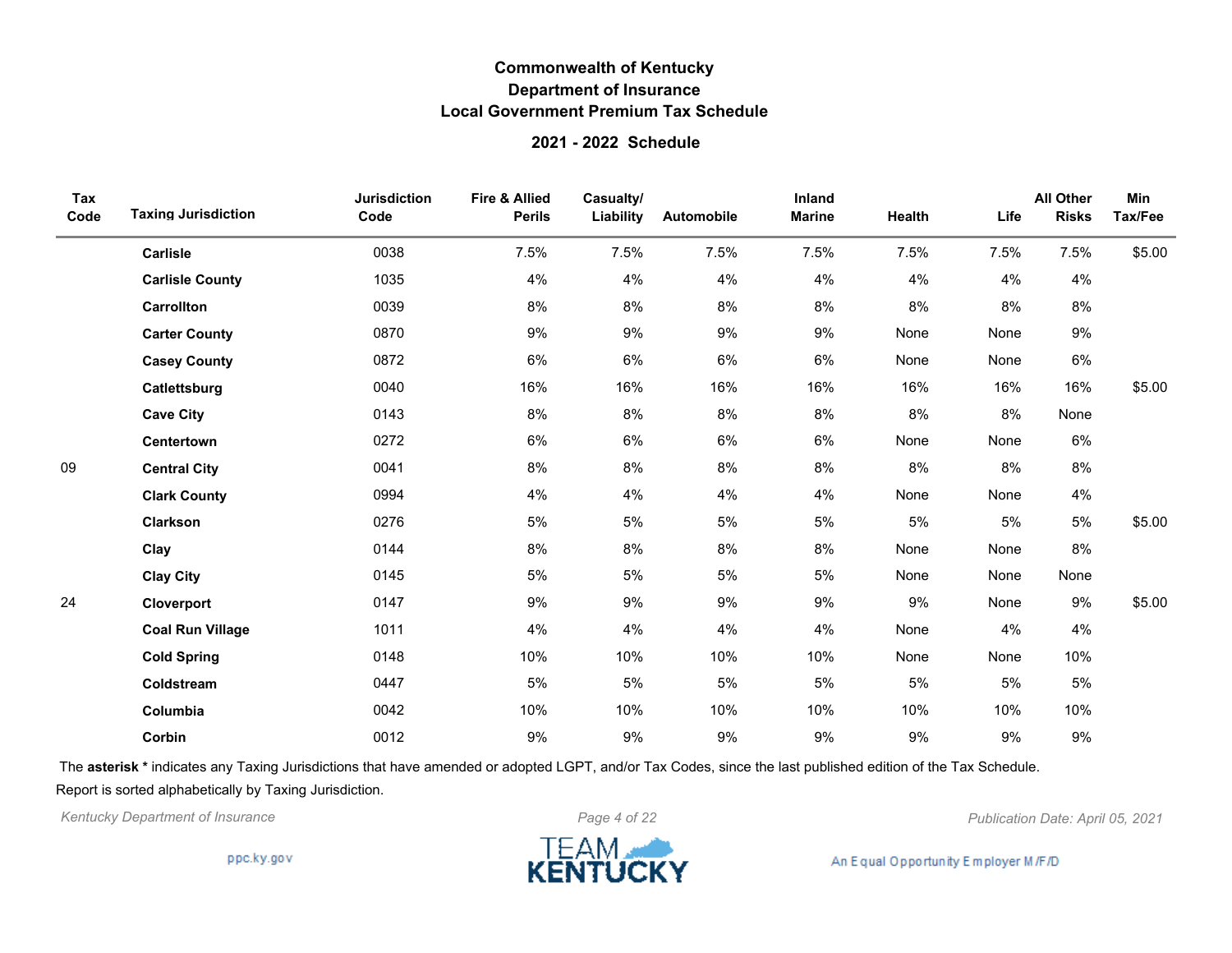### **2021 - 2022 Schedule**

| Tax<br>Code | <b>Taxing Jurisdiction</b> | <b>Jurisdiction</b><br>Code | <b>Fire &amp; Allied</b><br><b>Perils</b> | Casualty/<br>Liability | Automobile | Inland<br><b>Marine</b> | Health | Life  | <b>All Other</b><br><b>Risks</b> | Min<br>Tax/Fee |
|-------------|----------------------------|-----------------------------|-------------------------------------------|------------------------|------------|-------------------------|--------|-------|----------------------------------|----------------|
|             | Corinth                    | 0279                        | 10%                                       | 10%                    | 10%        | 10%                     | 10%    | 10%   | 10%                              |                |
|             | Corydon                    | 0150                        | 12%                                       | 12%                    | 12%        | 12%                     | 12%    | 12%   | 12%                              |                |
| 44          | * Covington                | 0005                        | 10%                                       | 10%                    | 10%        | 10%                     | 10%    | 10%   | 10%                              |                |
|             | <b>Crab Orchard</b>        | 0280                        | 9%                                        | 9%                     | 9%         | 9%                      | 9%     | 9%    | 9%                               |                |
|             | Creekside                  | 0458                        | 5.8%                                      | 5.8%                   | 5.8%       | 5.8%                    | 5.8%   | 5.8%  | 5.8%                             |                |
|             | <b>Crescent Springs</b>    | 0151                        | 5%                                        | 5%                     | 5%         | 5%                      | 5%     | 10%   | 5%                               |                |
|             | <b>Crestview</b>           | 0282                        | 10%                                       | 10%                    | 10%        | 10%                     | None   | None  | 10%                              |                |
| J           | Crestwood                  | 0284                        | 10%                                       | 10%                    | 10%        | 10%                     | 10%    | 10%   | 10%                              |                |
| 14          | <b>Crittenden</b>          | 0285                        | $9\%$                                     | 9%                     | $9\%$      | 9%                      | 9%     | $9\%$ | 9%                               |                |
|             | <b>Crittenden County</b>   | 1007                        | 2%                                        | 2%                     | 2%         | 2%                      | None   | None  | 2%                               |                |
|             | Crofton                    | 0153                        | 10%                                       | 10%                    | 10%        | 10%                     | 10%    | 10%   | 10%                              |                |
|             | Crossgate                  | 0286                        | 5%                                        | 5%                     | 5%         | 5%                      | 5%     | 5%    | 5%                               |                |
|             | <b>Cumberland</b>          | 0043                        | 8%                                        | 8%                     | 8%         | 8%                      | 8%     | 8%    | 8%                               |                |
|             | Cynthiana                  | 0044                        | 6%                                        | 6%                     | 6%         | 6%                      | 6%     | 6%    | 6%                               |                |
|             | <b>Danville</b>            | 0013                        | 10%                                       | 10%                    | 10%        | 10%                     | None   | 10%   | 10%                              |                |
| $E-12$      | * Daviess County           | 0879                        | 7.2%                                      | 7.2%                   | 7.2%       | 7.2%                    | 4.9%   | None  | None                             |                |
| Α           | <b>Dawson Springs</b>      | 0045                        | 10%                                       | 10%                    | 10%        | 10%                     | 5%     | 5%    | 10%                              |                |
| 01          | <b>Dayton</b>              | 0046                        | 11%                                       | 11%                    | 11%        | 11%                     | None   | None  | 11%                              |                |
|             | Dixon                      | 0288                        | 5%                                        | 5%                     | 5%         | 5%                      | 5%     | 5%    | 5%                               |                |

The **asterisk \*** indicates any Taxing Jurisdictions that have amended or adopted LGPT, and/or Tax Codes, since the last published edition of the Tax Schedule. Report is sorted alphabetically by Taxing Jurisdiction.



ppc.ky.gov

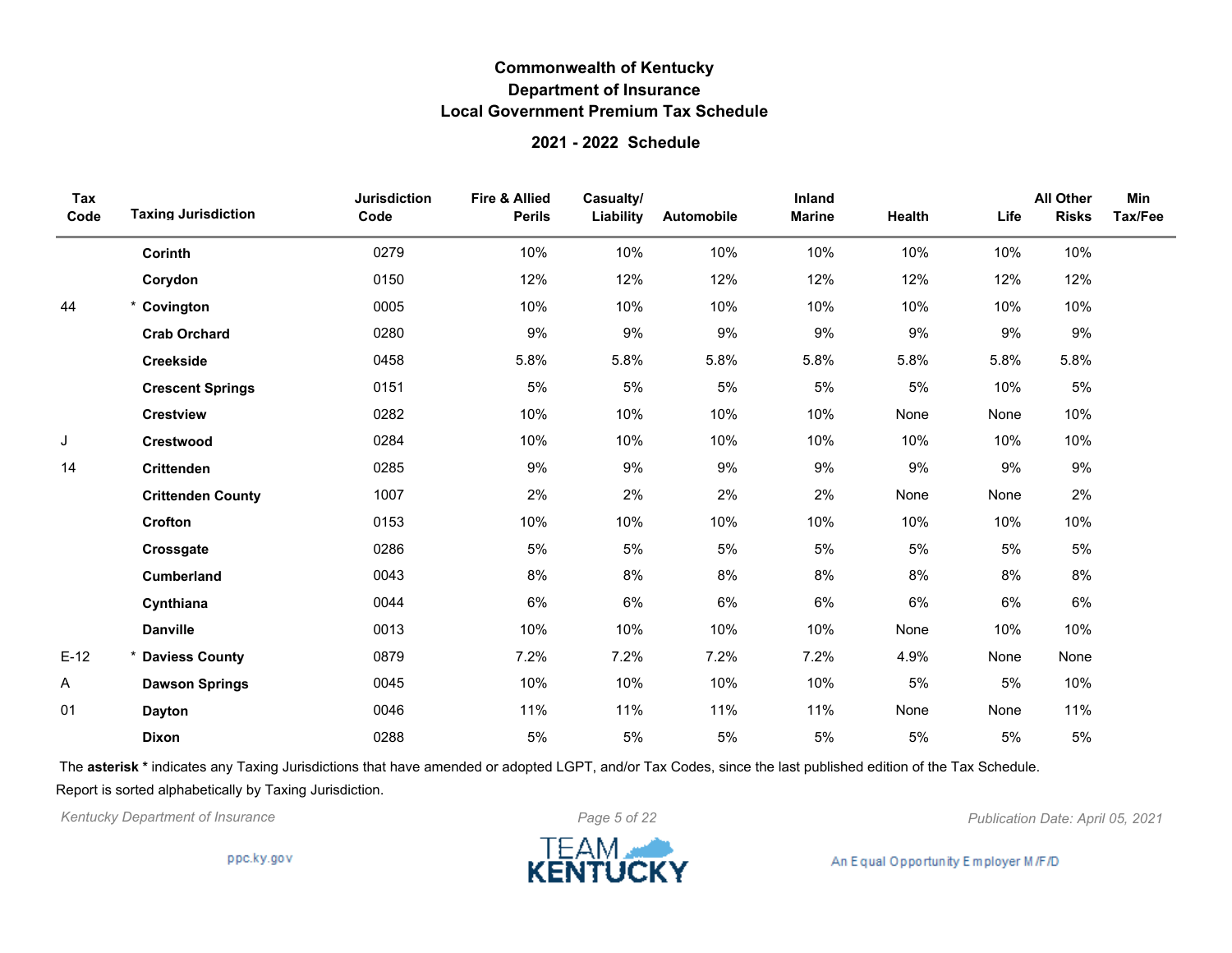#### **2021 - 2022 Schedule**

| Tax<br>Code | <b>Taxing Jurisdiction</b> | <b>Jurisdiction</b><br>Code | <b>Fire &amp; Allied</b><br><b>Perils</b> | Casualty/<br>Liability | Automobile | Inland<br><b>Marine</b> | Health | Life  | <b>All Other</b><br><b>Risks</b> | Min<br>Tax/Fee |
|-------------|----------------------------|-----------------------------|-------------------------------------------|------------------------|------------|-------------------------|--------|-------|----------------------------------|----------------|
|             | <b>Douglass Hills</b>      | 0047                        | 5%                                        | 5%                     | 5%         | 5%                      | None   | 5%    | 5%                               |                |
|             | <b>Dover</b>               | 0289                        | 7%                                        | 7%                     | 7%         | 7%                      | 7%     | 7%    | 7%                               |                |
|             | <b>Druid Hills</b>         | 0290                        | 5%                                        | 5%                     | 5%         | 5%                      | 5%     | 5%    | 5%                               |                |
|             | Dry Ridge                  | 0156                        | 8.5%                                      | 8.5%                   | 8.5%       | 8.5%                    | 8.5%   | 8.5%  | 8.5%                             |                |
|             | Earlington                 | 0048                        | 10%                                       | 10%                    | 10%        | 10%                     | 10%    | 10%   | 10%                              |                |
|             | Eddyville                  | 0157                        | 10%                                       | 10%                    | 5%         | 10%                     | None   | None  | 10%                              | \$5.00         |
|             | <b>Edmonton</b>            | 0158                        | 7%                                        | 7%                     | 7%         | 7%                      | 7%     | 7%    | 7%                               |                |
| Α           | <b>Ekron</b>               | 0292                        | 3%                                        | 3%                     | 3%         | 3%                      | 3%     | 10%   | 3%                               |                |
|             | Elizabethtown              | 0050                        | 8%                                        | 8%                     | 8%         | 8%                      | None   | None  | 8%                               |                |
|             | <b>Elkhorn City</b>        | 0051                        | 3%                                        | 3%                     | 3%         | 3%                      | None   | 3%    | 3%                               |                |
|             | <b>Elkton</b>              | 0052                        | 8%                                        | 8%                     | 8%         | 8%                      | None   | None  | 8%                               | \$10.00        |
|             | <b>Elliott County</b>      | 0999                        | 6%                                        | 6%                     | 6%         | 6%                      | None   | None  | 6%                               |                |
|             | <b>Elsmere</b>             | 0053                        | 10%                                       | 10%                    | 10%        | 10%                     | 10%    | 10%   | 10%                              |                |
|             | Eminence                   | 0054                        | 10%                                       | 10%                    | 10%        | 10%                     | 10%    | 10%   | 10%                              |                |
|             | Erlanger                   | 0014                        | 9.75%                                     | 9.75%                  | 9.75%      | 9.75%                   | 9.75%  | 9.75% | 9.75%                            |                |
|             | <b>Evarts</b>              | 0159                        | 10%                                       | 10%                    | 10%        | 10%                     | 10%    | 10%   | 10%                              |                |
|             | Ewing                      | 1002                        | 6%                                        | 6%                     | 6%         | 6%                      | None   | 6%    | 6%                               |                |
|             | <b>Falmouth</b>            | 0055                        | 10%                                       | 10%                    | 10%        | 10%                     | 10%    | 10%   | 10%                              |                |
|             | Ferguson                   | 1034                        | 6.32%                                     | 6.32%                  | 6.32%      | 6.32%                   | 6.32%  | 8%    | 6.32%                            |                |

The **asterisk \*** indicates any Taxing Jurisdictions that have amended or adopted LGPT, and/or Tax Codes, since the last published edition of the Tax Schedule. Report is sorted alphabetically by Taxing Jurisdiction.



ppc.ky.gov

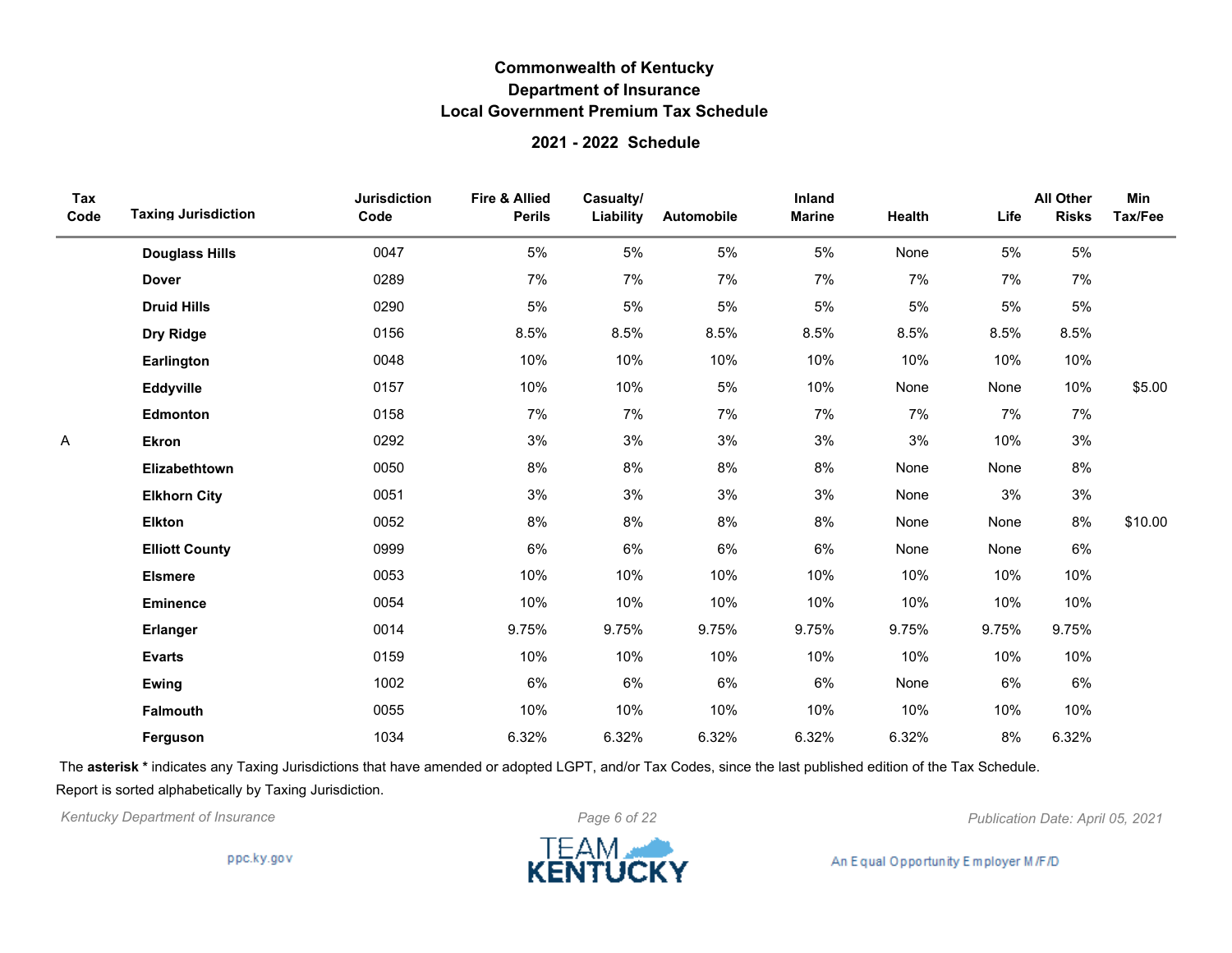#### **2021 - 2022 Schedule**

| Tax<br>Code | <b>Taxing Jurisdiction</b> | <b>Jurisdiction</b><br>Code | <b>Fire &amp; Allied</b><br><b>Perils</b> | Casualty/<br>Liability | Automobile | Inland<br><b>Marine</b> | Health | Life         | <b>All Other</b><br><b>Risks</b> | Min<br>Tax/Fee |
|-------------|----------------------------|-----------------------------|-------------------------------------------|------------------------|------------|-------------------------|--------|--------------|----------------------------------|----------------|
|             | <b>Fincastle</b>           | 0297                        | 5%                                        | 5%                     | 5%         | 5%                      | 5%     | 5%           | 5%                               |                |
|             | <b>Flatwoods</b>           | 0015                        | 8%                                        | 8%                     | 8%         | 8%                      | None   | \$25.00 Flat | 8%                               | \$5.00         |
| 36          | <b>Fleming County</b>      | 1005                        | 6%                                        | 6%                     | 6%         | 6%                      | None   | 6%           | 6%                               |                |
|             | <b>Fleming-Neon</b>        | 0161                        | 5%                                        | 5%                     | 5%         | 5%                      | 5%     | 5%           | 5%                               |                |
| Κ           | Flemingsburg               | 0056                        | 6%                                        | $6\%$                  | 6%         | $6\%$                   | 6%     | 6%           | 6%                               | \$10.00        |
|             | <b>Florence</b>            | 0016                        | 5%                                        | 5%                     | 5%         | 5%                      | 5%     | 5%           | 5%                               |                |
| Α           | <b>Floyd County</b>        | 1029                        | 4%                                        | 4%                     | 4%         | 4%                      | 4%     | 4%           | 4%                               | \$10.00        |
|             | Fordsville                 | 0298                        | 8%                                        | 8%                     | 8%         | 8%                      | 8%     | 8%           | 8%                               |                |
|             | <b>Forest Hills</b>        | 0299                        | 5%                                        | 5%                     | 5%         | $5\%$                   | 5%     | 5%           | $5\%$                            |                |
| н           | <b>Fort Mitchell</b>       | 0057                        | 7%                                        | 7%                     | 7%         | 7%                      | 7%     | 7%           | 7%                               |                |
|             | <b>Fort Thomas</b>         | 0058                        | 10%                                       | 10%                    | 10%        | 10%                     | 10%    | 10%          | 10%                              |                |
| P           | <b>Fort Wright</b>         | 0059                        | 8%                                        | 8%                     | 8%         | 8%                      | None   | 8%           | 8%                               |                |
|             | <b>Fountain Run</b>        | 0301                        | 5%                                        | 5%                     | 5%         | 5%                      | 5%     | 5%           | 5%                               |                |
| Α           | <b>Fox Chase</b>           | 0967                        | 5%                                        | 5%                     | 5%         | 5%                      | None   | None         | 5%                               |                |
|             | <b>Frankfort</b>           | 0006                        | 6%                                        | 6%                     | 6%         | 6%                      | 6%     | 6%           | 6%                               |                |
|             | <b>Franklin</b>            | 0060                        | 9%                                        | 9%                     | 9%         | 9%                      | 9%     | 9%           | 9%                               |                |
|             | <b>Franklin County</b>     | 0886                        | 6%                                        | 6%                     | 6%         | 6%                      | None   | 6%           | 6%                               |                |
|             | Fredonia                   | 0162                        | 6%                                        | 6%                     | 6%         | 6%                      | None   | None         | 6%                               |                |
| Α           | Frenchburg                 | 0302                        | 5%                                        | 5%                     | 5%         | 5%                      | 5%     | 5%           | 5%                               |                |

The **asterisk \*** indicates any Taxing Jurisdictions that have amended or adopted LGPT, and/or Tax Codes, since the last published edition of the Tax Schedule. Report is sorted alphabetically by Taxing Jurisdiction.



ppc.ky.gov

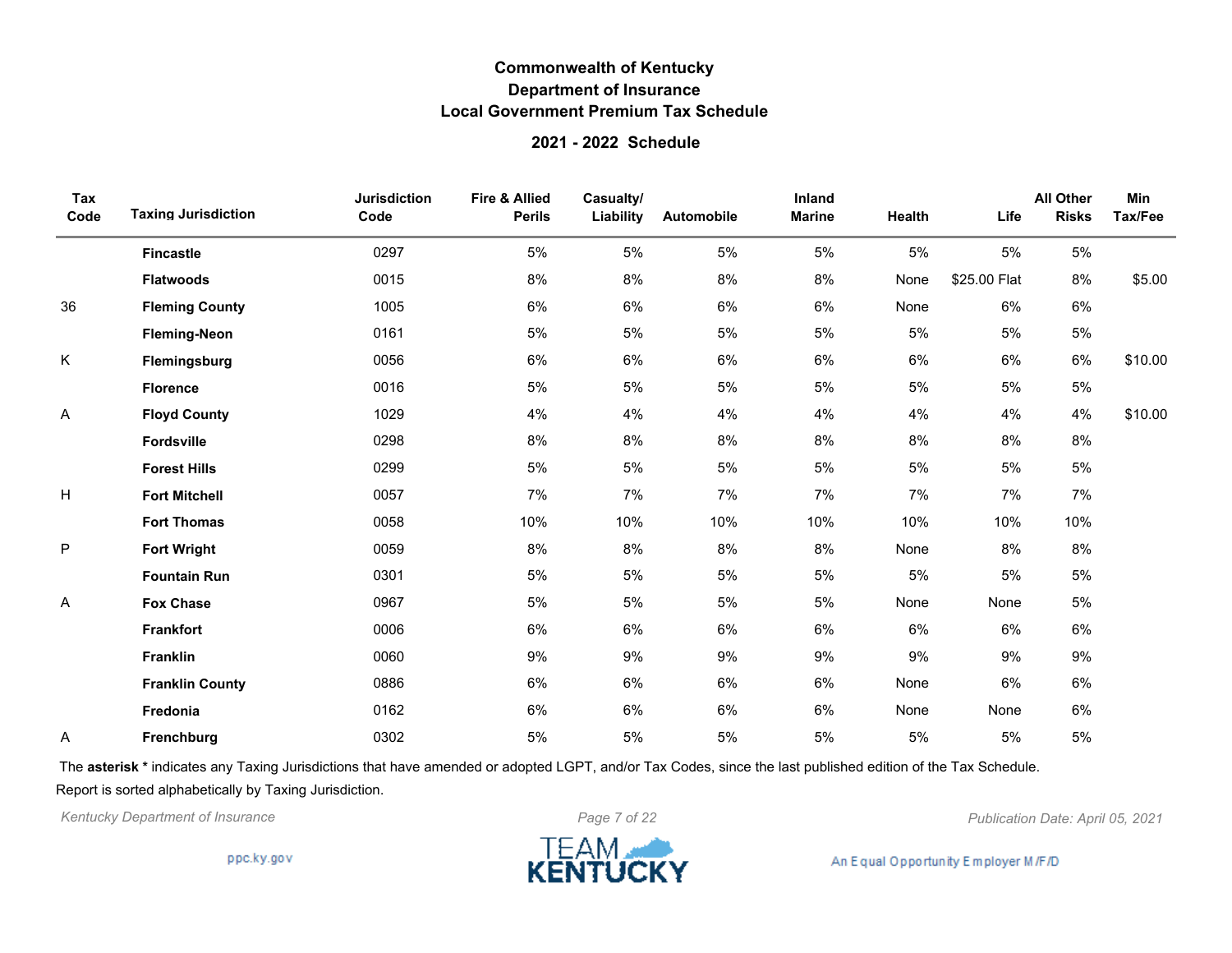#### **2021 - 2022 Schedule**

| Tax<br>Code | <b>Taxing Jurisdiction</b> | <b>Jurisdiction</b><br>Code | <b>Fire &amp; Allied</b><br><b>Perils</b> | Casualty/<br>Liability | Automobile | Inland<br><b>Marine</b> | Health | Life  | <b>All Other</b><br><b>Risks</b> | Min<br>Tax/Fee |
|-------------|----------------------------|-----------------------------|-------------------------------------------|------------------------|------------|-------------------------|--------|-------|----------------------------------|----------------|
| B           | * Fulton                   | 1037                        | 3%                                        | 3%                     | 3%         | 3%                      | 3%     | 3%    | 3%                               | \$5.00         |
| $B-04$      | <b>Fulton County</b>       | 0887                        | 3%                                        | 3%                     | 3%         | 3%                      | None   | 3%    | 3%                               | \$10.00        |
|             | Gamaliel                   | 0303                        | 7%                                        | 7%                     | 7%         | 7%                      | 7%     | 7%    | 7%                               |                |
|             | * Georgetown               | 0062                        | 8%                                        | 8%                     | 8%         | 8%                      | 8%     | 8%    | 8%                               |                |
|             | Ghent                      | 1003                        | 5%                                        | $5\%$                  | 5%         | 5%                      | 5%     | 5%    | $5\%$                            |                |
|             | Glasgow                    | 0017                        | 5%                                        | 5%                     | 5%         | 5%                      | 2%     | 2%    | 5%                               |                |
|             | Glencoe                    | 0309                        | 6%                                        | 6%                     | 6%         | 6%                      | 6%     | 6%    | 6%                               |                |
|             | Glenview                   | 0464                        | 5%                                        | 5%                     | 5%         | 5%                      | 5%     | 5%    | 5%                               |                |
|             | <b>Glenview Hills</b>      | 0307                        | 5%                                        | $5\%$                  | 5%         | 5%                      | None   | 5%    | $5\%$                            |                |
|             | <b>Glenview Manor</b>      | 0308                        | 5%                                        | 5%                     | 5%         | 5%                      | None   | None  | None                             |                |
|             | * Goose Creek              | 0310                        | 5%                                        | 5%                     | 5%         | 5%                      | None   | 5%    | 5%                               |                |
|             | Goshen                     | 0451                        | 10%                                       | 10%                    | 10%        | 10%                     | None   | 10%   | 10%                              |                |
|             | <b>Graymoor-Devondale</b>  | 0312                        | 5%                                        | $5\%$                  | 5%         | 5%                      | None   | 5%    | 5%                               |                |
|             | Grayson                    | 0063                        | 10.5%                                     | 10.5%                  | 10.5%      | 10.5%                   | None   | None  | 10.5%                            |                |
| 48-43       | <b>Green County</b>        | 1025                        | 3%                                        | $3%$                   | 3%         | 3%                      | None   | None  | $3%$                             |                |
|             | <b>Green Spring</b>        | 0313                        | 5.75%                                     | 5.75%                  | 5.75%      | 5.75%                   | None   | 5.75% | 5.75%                            |                |
|             | Greensburg                 | 0164                        | 10%                                       | 10%                    | 10%        | 10%                     | None   | 10%   | 10%                              |                |
|             | Greenup                    | 0165                        | 8%                                        | 8%                     | 8%         | 8%                      | None   | None  | None                             | \$5.00         |
|             | <b>Greenville</b>          | 0064                        | 11%                                       | 11%                    | 11%        | 11%                     | 11%    | 11%   | 11%                              |                |

The **asterisk \*** indicates any Taxing Jurisdictions that have amended or adopted LGPT, and/or Tax Codes, since the last published edition of the Tax Schedule. Report is sorted alphabetically by Taxing Jurisdiction.

*Kentucky Department of Insurance Page 8 of 22 Publication Date: April 05, 2021*

ppc.ky.gov

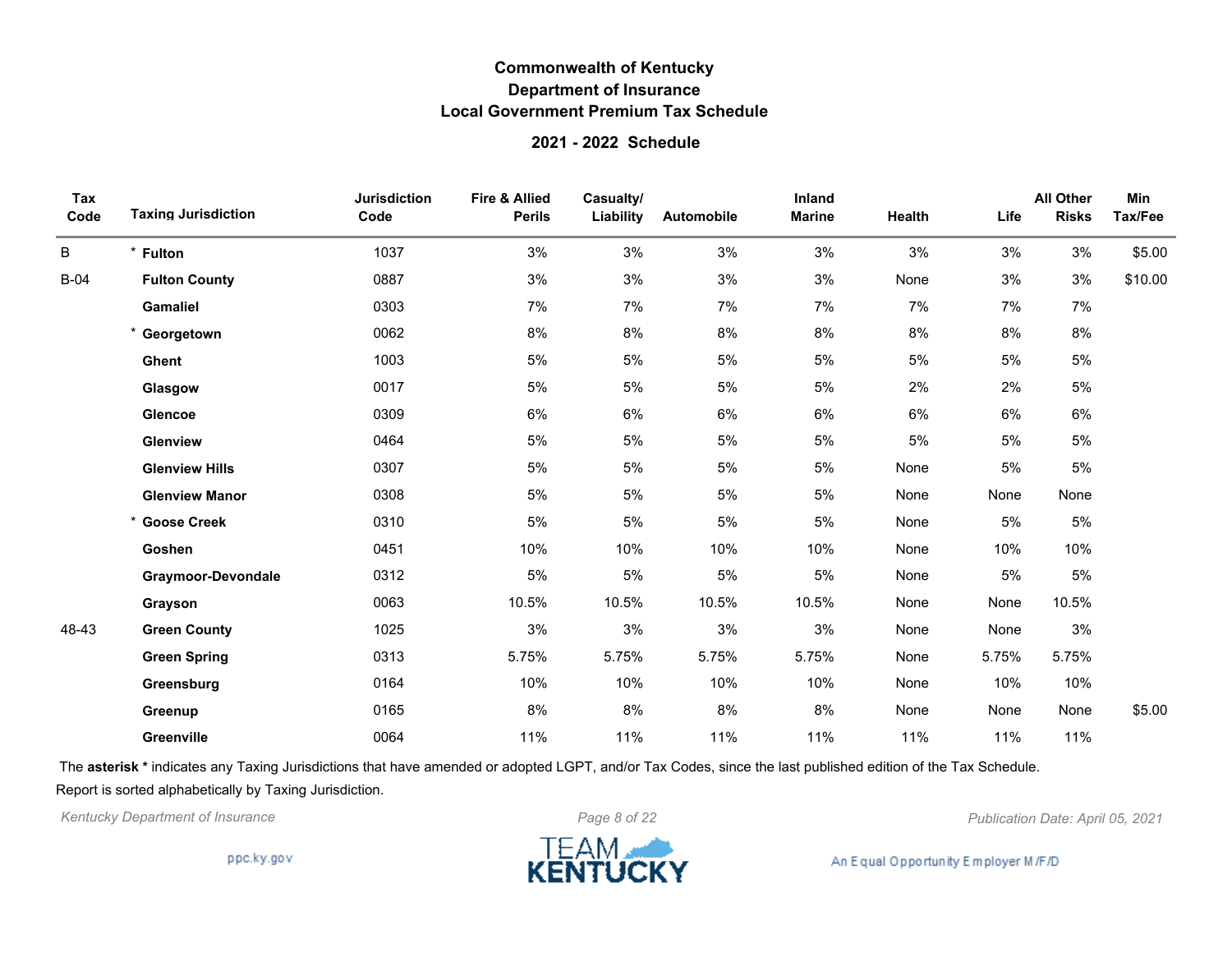### **2021 - 2022 Schedule**

| Tax<br>Code | <b>Taxing Jurisdiction</b> | <b>Jurisdiction</b><br>Code | <b>Fire &amp; Allied</b><br><b>Perils</b> | Casualty/<br>Liability | Automobile | Inland<br><b>Marine</b> | Health | Life  | <b>All Other</b><br><b>Risks</b> | Min<br>Tax/Fee |
|-------------|----------------------------|-----------------------------|-------------------------------------------|------------------------|------------|-------------------------|--------|-------|----------------------------------|----------------|
|             | Guthrie                    | 0166                        | 8%                                        | 8%                     | 8%         | 8%                      | None   | 5%    | 8%                               |                |
|             | Hanson                     | 0314                        | 10%                                       | 10%                    | 10%        | 10%                     | None   | 10%   | 10%                              |                |
|             | Hardinsburg                | 0168                        | 6%                                        | 6%                     | 6%         | 6%                      | 6%     | None  | 6%                               |                |
|             | Harlan                     | 0065                        | 8%                                        | 8%                     | 8%         | 8%                      | None   | 8%    | 8%                               |                |
|             | Harrodsburg                | 0066                        | 10%                                       | 10%                    | 10%        | 10%                     | 10%    | 10%   | 10%                              |                |
|             | <b>Hartford</b>            | 0169                        | 10%                                       | 10%                    | 10%        | 10%                     | 10%    | 10%   | 10%                              |                |
|             | Hawesville                 | 0974                        | 8%                                        | 8%                     | 8%         | 8%                      | 8%     | None  | 8%                               |                |
|             | Hazard                     | 0018                        | 5%                                        | 5%                     | 5%         | 5%                      | 5%     | 5%    | 5%                               |                |
|             | * Hebron Estates           | 0981                        | 10%                                       | 10%                    | 10%        | 10%                     | None   | None  | 10%                              |                |
| 52          | Henderson                  | 0019                        | 11%                                       | 11%                    | 11%        | 11%                     | 11%    | 11%   | 11%                              | \$5.00         |
| A           | <b>Henderson County</b>    | 0900                        | 9.75%                                     | 9.75%                  | 9.75%      | 9.75%                   | 9.75%  | 9.75% | 9.75%                            |                |
|             | <b>Heritage Creek</b>      | 0996                        | 5%                                        | $5\%$                  | 5%         | 5%                      | None   | 5%    | 5%                               |                |
| B           | Hickman                    | 0067                        | 4%                                        | 4%                     | 4%         | 4%                      | 4%     | None  | 4%                               |                |
|             | <b>Hickory Hill</b>        | 0444                        | 5%                                        | $5\%$                  | 5%         | 5%                      | None   | 5%    | 5%                               |                |
|             | <b>Highland Heights</b>    | 0171                        | 10%                                       | 10%                    | 10%        | 10%                     | None   | None  | 10%                              |                |
|             | <b>Hills And Dales</b>     | 0448                        | 5%                                        | 5%                     | 5%         | 5%                      | None   | 5%    | 5%                               |                |
| Α           | <b>Hillview</b>            | 1020                        | 7%                                        | 7%                     | 7%         | 7%                      | None   | None  | 7%                               |                |
| A           | Hindman                    | 0172                        | 3%                                        | 3%                     | 3%         | 3%                      | None   | 3%    | 3%                               |                |
| 47          | Hodgenville                | 0069                        | 10%                                       | 10%                    | 10%        | 10%                     | 10%    | 10%   | 10%                              |                |

The **asterisk \*** indicates any Taxing Jurisdictions that have amended or adopted LGPT, and/or Tax Codes, since the last published edition of the Tax Schedule. Report is sorted alphabetically by Taxing Jurisdiction.

*Kentucky Department of Insurance Page 9 of 22 Publication Date: April 05, 2021*

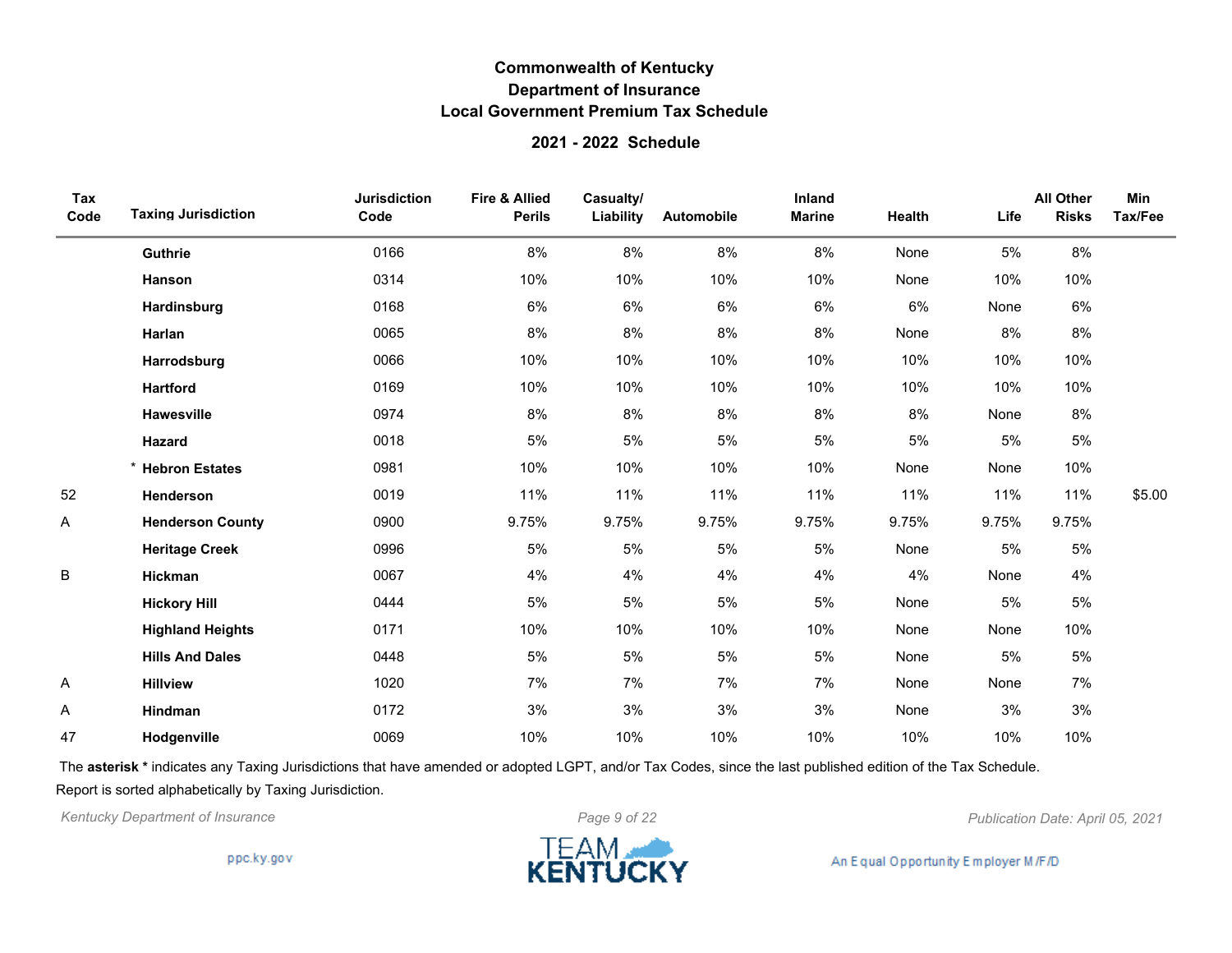### **2021 - 2022 Schedule**

| Tax<br>Code | <b>Taxing Jurisdiction</b> | <b>Jurisdiction</b><br>Code | <b>Fire &amp; Allied</b><br><b>Perils</b> | Casualty/<br>Liability | Automobile | Inland<br><b>Marine</b> | Health | Life | <b>All Other</b><br><b>Risks</b> | Min<br>Tax/Fee |
|-------------|----------------------------|-----------------------------|-------------------------------------------|------------------------|------------|-------------------------|--------|------|----------------------------------|----------------|
|             | <b>Hollow Creek</b>        | 0318                        | 5%                                        | 5%                     | 5%         | 5%                      | 5%     | 5%   | 5%                               |                |
| Α           | <b>Hopkins County</b>      | 0903                        | 10%                                       | 10%                    | 10%        | 10%                     | None   | 10%  | 10%                              |                |
|             | Hopkinsville               | 0020                        | 8.5%                                      | 8.5%                   | 8.5%       | 8.5%                    | 8.5%   | 8.5% | 8.5%                             |                |
|             | <b>Horse Cave</b>          | 0173                        | 8%                                        | $8\%$                  | $8\%$      | 8%                      | $8\%$  | 8%   | 8%                               |                |
|             | <b>Houston Acres</b>       | 0321                        | 7%                                        | 7%                     | 7%         | 7%                      | None   | 7%   | 7%                               |                |
| Α           | <b>Hunters Hollow</b>      | 0969                        | 5%                                        | 5%                     | 5%         | 5%                      | None   | None | $5\%$                            |                |
|             | <b>Hurstbourne</b>         | 0449                        | 8%                                        | 8%                     | 8%         | 8%                      | None   | 8%   | 8%                               |                |
|             | <b>Hurstbourne Acres</b>   | 0322                        | 5%                                        | 5%                     | 5%         | 5%                      | 5%     | 5%   | $5\%$                            |                |
|             | <b>Hustonville</b>         | 0174                        | 6%                                        | 6%                     | 6%         | 6%                      | None   | None | 6%                               |                |
|             | Hyden                      | 0323                        | 4%                                        | 4%                     | 4%         | 4%                      | 4%     | 4%   | 4%                               |                |
|             | <b>Indian Hills</b>        | 0176                        | 5%                                        | 5%                     | 5%         | 5%                      | 5%     | 5%   | 5%                               |                |
|             | <b>Irvine</b>              | 0070                        | 10%                                       | 10%                    | 10%        | 10%                     | None   | 10%  | 10%                              | \$5.00         |
|             | Irvington                  | 0177                        | 10%                                       | 10%                    | 10%        | 10%                     | 10%    | 10%  | 10%                              |                |
|             | Island                     | 0326                        | 11%                                       | 11%                    | 11%        | 11%                     | 11%    | 11%  | 11%                              |                |
|             | Jackson                    | 0071                        | 8.5%                                      | 8.5%                   | 8.5%       | 8.5%                    | None   | None | 8.5%                             |                |
|             | <b>Jackson County</b>      | 0904                        | 5%                                        | 5%                     | 5%         | 5%                      | None   | None | 5%                               |                |
|             | <b>Jamestown</b>           | 0178                        | 10%                                       | 10%                    | 10%        | 10%                     | 10%    | 10%  | 10%                              |                |
|             | Jeffersontown              | 0072                        | 5%                                        | 5%                     | 5%         | 5%                      | None   | 5%   | 5%                               |                |
|             | Jeffersonville             | 0439                        | 4%                                        | 4%                     | 4%         | 4%                      | None   | 4%   | None                             | \$5.00         |

The **asterisk \*** indicates any Taxing Jurisdictions that have amended or adopted LGPT, and/or Tax Codes, since the last published edition of the Tax Schedule. Report is sorted alphabetically by Taxing Jurisdiction.

*Kentucky Department of Insurance Page 10 of 22 Publication Date: April 05, 2021*

ppc.ky.gov

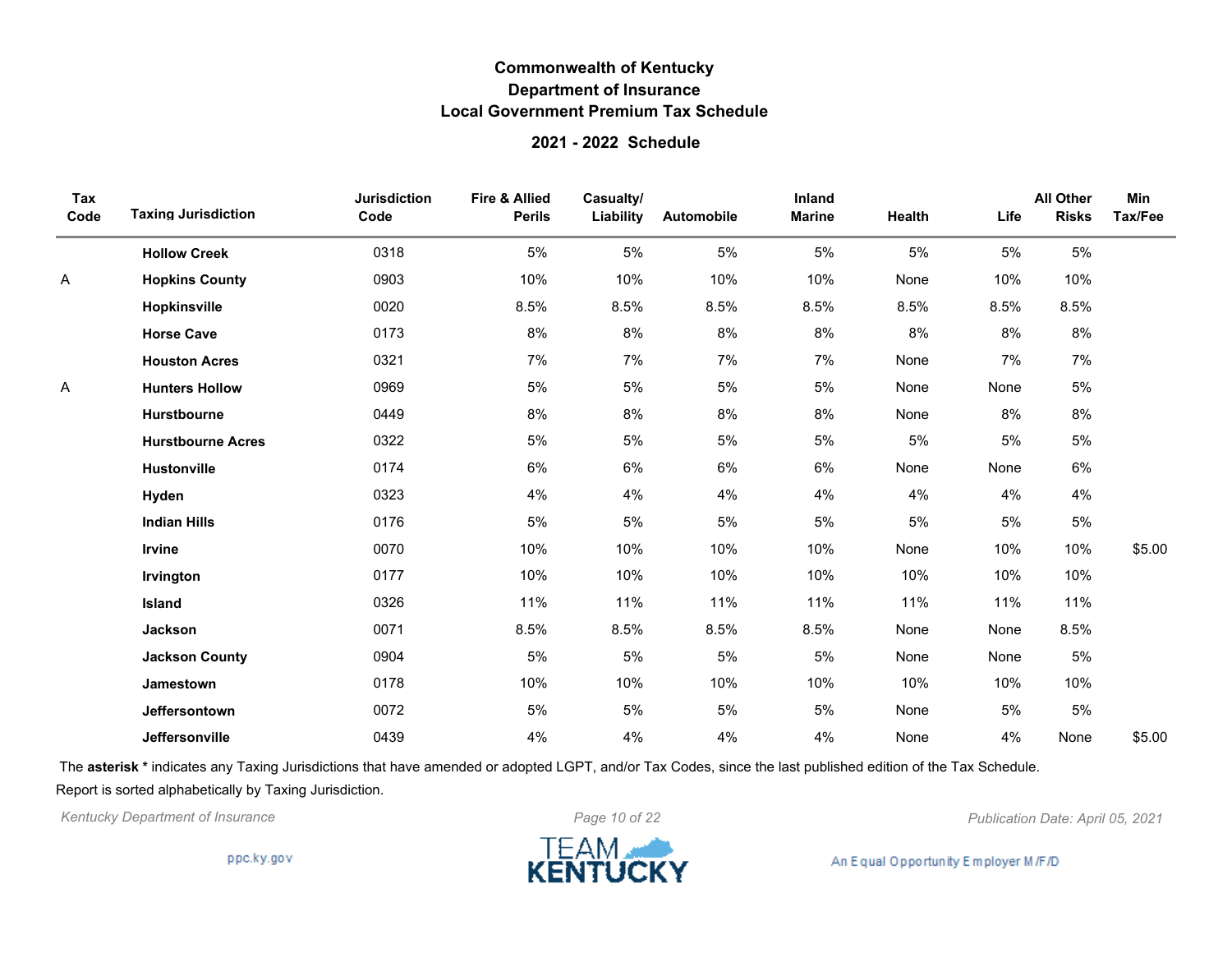#### **2021 - 2022 Schedule**

| Tax<br>Code | <b>Taxing Jurisdiction</b> | <b>Jurisdiction</b><br>Code | <b>Fire &amp; Allied</b><br><b>Perils</b> | Casualty/<br>Liability | Automobile | Inland<br><b>Marine</b> | Health | Life | <b>All Other</b><br><b>Risks</b> | Min<br>Tax/Fee |
|-------------|----------------------------|-----------------------------|-------------------------------------------|------------------------|------------|-------------------------|--------|------|----------------------------------|----------------|
|             | <b>Jenkins</b>             | 0073                        | 6%                                        | 6%                     | 6%         | 6%                      | 6%     | 6%   | 6%                               |                |
| 51          | <b>Jessamine County</b>    | 1036                        | 9%                                        | 9%                     | 9%         | 9%                      | None   | 9%   | 9%                               |                |
|             | <b>Junction City</b>       | 0179                        | 12%                                       | 12%                    | 12%        | 12%                     | 12%    | 12%  | 12%                              |                |
| $L-35$      | <b>Kenton County</b>       | 1000                        | 8%                                        | 8%                     | 8%         | 8%                      | None   | None | 8%                               | \$5.00         |
|             | <b>Kingsley</b>            | 0330                        | 5%                                        | 5%                     | 5%         | 5%                      | 5%     | None | 5%                               |                |
| Α           | <b>Knott County</b>        | 1028                        | 4%                                        | 4%                     | 4%         | 4%                      | None   | None | 4%                               |                |
| 15          | * Kuttawa                  | 0180                        | 10%                                       | 10%                    | 5%         | 10%                     | None   | None | 10%                              | \$5.00         |
|             | La Center                  | 0181                        | 3%                                        | 3%                     | 3%         | 3%                      | None   | 3%   | 3%                               | \$25.00        |
|             | Lafayette                  | 0331                        | 7%                                        | 7%                     | 7%         | 7%                      | 7%     | 7%   | 7%                               |                |
|             | Lagrange                   | 0074                        | 10%                                       | 10%                    | 10%        | 10%                     | 10%    | 10%  | 10%                              |                |
|             | <b>Lakeside Park</b>       | 0182                        | 8%                                        | 8%                     | 8%         | 8%                      | 8%     | 10%  | 8%                               |                |
|             | Lancaster                  | 0183                        | 10%                                       | 10%                    | 10%        | 10%                     | 10%    | 10%  | 10%                              |                |
|             | <b>Langdon Place</b>       | 0332                        | 5%                                        | 5%                     | 5%         | 5%                      | 5%     | 5%   | 5%                               |                |
| B           | Lawrenceburg               | 0075                        | 8%                                        | 8%                     | 8%         | $8\%$                   | 8%     | 8%   | $8\%$                            |                |
|             | Lebanon                    | 0076                        | 10%                                       | 10%                    | 10%        | 10%                     | 10%    | 10%  | 10%                              |                |
| Α           | <b>Lebanon Junction</b>    | 0975                        | 5%                                        | 5%                     | 5%         | 5%                      | None   | None | 5%                               |                |
|             | Leitchfield                | 0077                        | 8%                                        | 8%                     | 8%         | 8%                      | 8%     | 8%   | 8%                               | \$5.00         |
|             | <b>Lewis County</b>        | 0917                        | 6%                                        | 6%                     | 6%         | 6%                      | None   | 6%   | 6%                               |                |
| 08          | Lewisburg                  | 0185                        | 10%                                       | 6%                     | 6%         | 6%                      | None   | None | 6%                               | \$5.00         |

The **asterisk \*** indicates any Taxing Jurisdictions that have amended or adopted LGPT, and/or Tax Codes, since the last published edition of the Tax Schedule. Report is sorted alphabetically by Taxing Jurisdiction.

*Kentucky Department of Insurance Page 11 of 22 Publication Date: April 05, 2021*

ppc.ky.gov

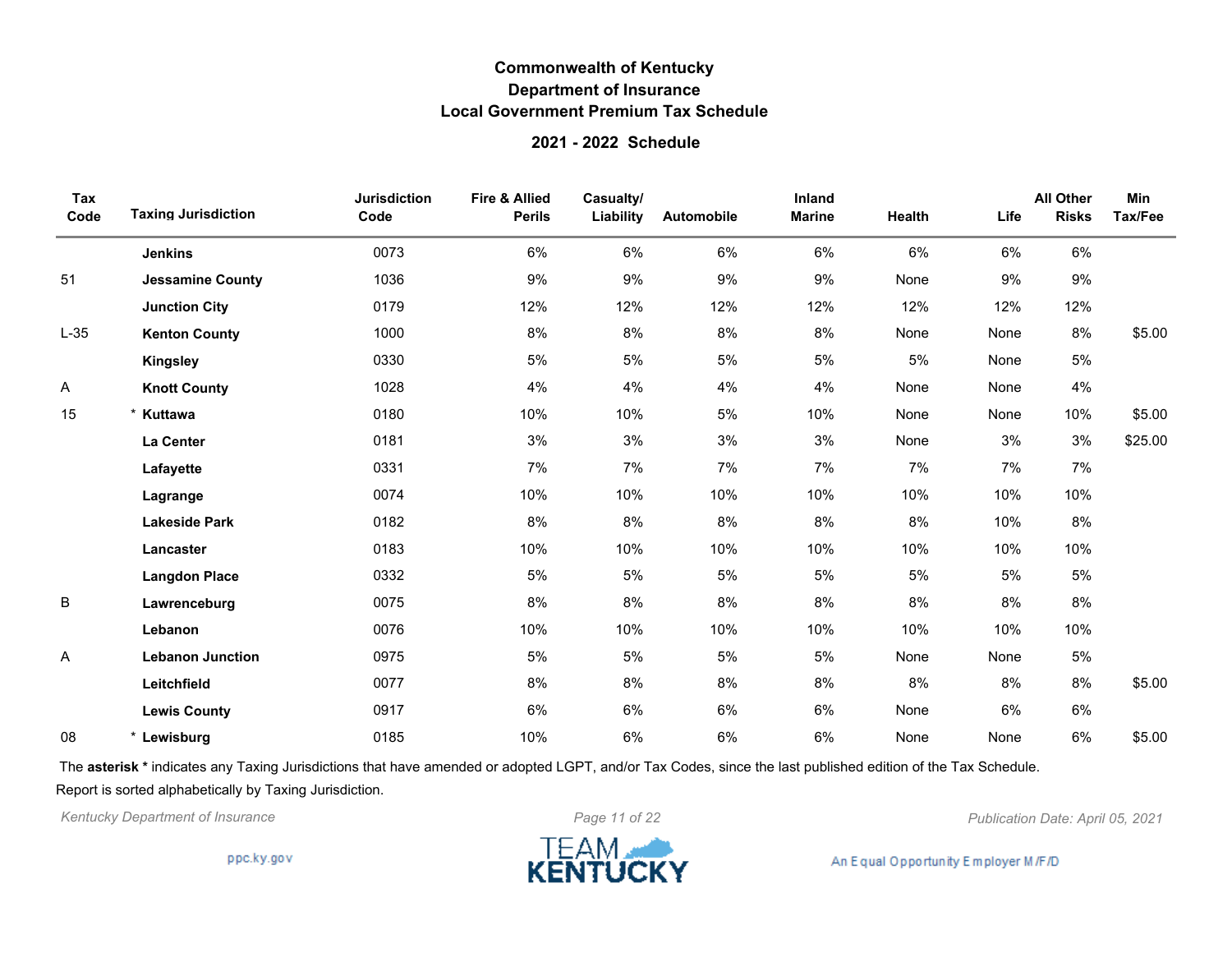#### **2021 - 2022 Schedule**

| Tax<br>Code | <b>Taxing Jurisdiction</b>                      | <b>Jurisdiction</b><br>Code | Fire & Allied<br><b>Perils</b> | Casualty/<br>Liability | Automobile | Inland<br><b>Marine</b> | Health | Life | <b>All Other</b><br><b>Risks</b> | Min<br>Tax/Fee |
|-------------|-------------------------------------------------|-----------------------------|--------------------------------|------------------------|------------|-------------------------|--------|------|----------------------------------|----------------|
|             | * Lewisport                                     | 1043                        | 10%                            | 10%                    | 10%        | 10%                     | None   | None | 10%                              |                |
| $\mathsf D$ | Lexington-Fayette                               | 0002                        | 5%                             | 5%                     | 5%         | 5%                      | 5%     | 5%   | 5%                               | \$5.00         |
|             | Liberty                                         | 0187                        | 8%                             | 8%                     | 8%         | 8%                      | None   | None | 8%                               |                |
|             | Lincolnshire                                    | 0336                        | 5%                             | 5%                     | 5%         | 5%                      | None   | 5%   | 5%                               |                |
|             | Livermore                                       | 0188                        | 10%                            | 10%                    | 10%        | 10%                     | 10%    | 10%  | 10%                              |                |
|             | Livingston                                      | 0337                        | 7%                             | 7%                     | 7%         | 7%                      | 7%     | 7%   | 7%                               |                |
|             | London                                          | 0078                        | 7%                             | 7%                     | 7%         | 7%                      | 7%     | 7%   | 7%                               | \$5.00         |
|             | Loretto                                         | 0339                        | 3%                             | 3%                     | 3%         | 3%                      | 3%     | 3%   | 3%                               | \$5.00         |
| 29          | Louisa                                          | 0189                        | 8%                             | 8%                     | 8%         | 8%                      | 8%     | 8%   | 8%                               | \$25.00        |
| R           | <b>Louisville Urban Services</b><br><b>Dist</b> | 1017                        | 5%                             | 5%                     | 5%         | 5%                      | 5%     | 5%   | 5%                               |                |
| R           | Louisville-Jefferson                            | 0001                        | 5%                             | 5%                     | 5%         | 5%                      | None   | 5%   | 5%                               |                |
|             | Loyall                                          | 0190                        | 9.2%                           | 9.2%                   | 9.2%       | 9.2%                    | 9.2%   | 9.2% | 9.2%                             |                |
|             | Ludlow                                          | 0079                        | 12%                            | 12%                    | 12%        | 12%                     | 12%    | 12%  | 12%                              |                |
|             | Lynch                                           | 1022                        | 8%                             | 8%                     | 8%         | 8%                      | 8%     | 8%   | 8%                               |                |
| H           | Lyndon                                          | 0080                        | 5%                             | 5%                     | 5%         | 5%                      | None   | 5%   | 5%                               |                |
|             | Lynnview                                        | 0192                        | 5%                             | 5%                     | 5%         | 5%                      | None   | 5%   | 5%                               |                |
|             | <b>Madison County</b>                           | 1039                        | 5%                             | 5%                     | 5%         | 5%                      | None   | None | 5%                               |                |
|             | <b>Madisonville</b>                             | 0081                        | 10%                            | 10%                    | 10%        | 10%                     | None   | 10%  | 10%                              |                |

The **asterisk \*** indicates any Taxing Jurisdictions that have amended or adopted LGPT, and/or Tax Codes, since the last published edition of the Tax Schedule. Report is sorted alphabetically by Taxing Jurisdiction.



*Kentucky Department of Insurance Page 12 of 22 Publication Date: April 05, 2021*

An Equal Opportunity Employer M/F/D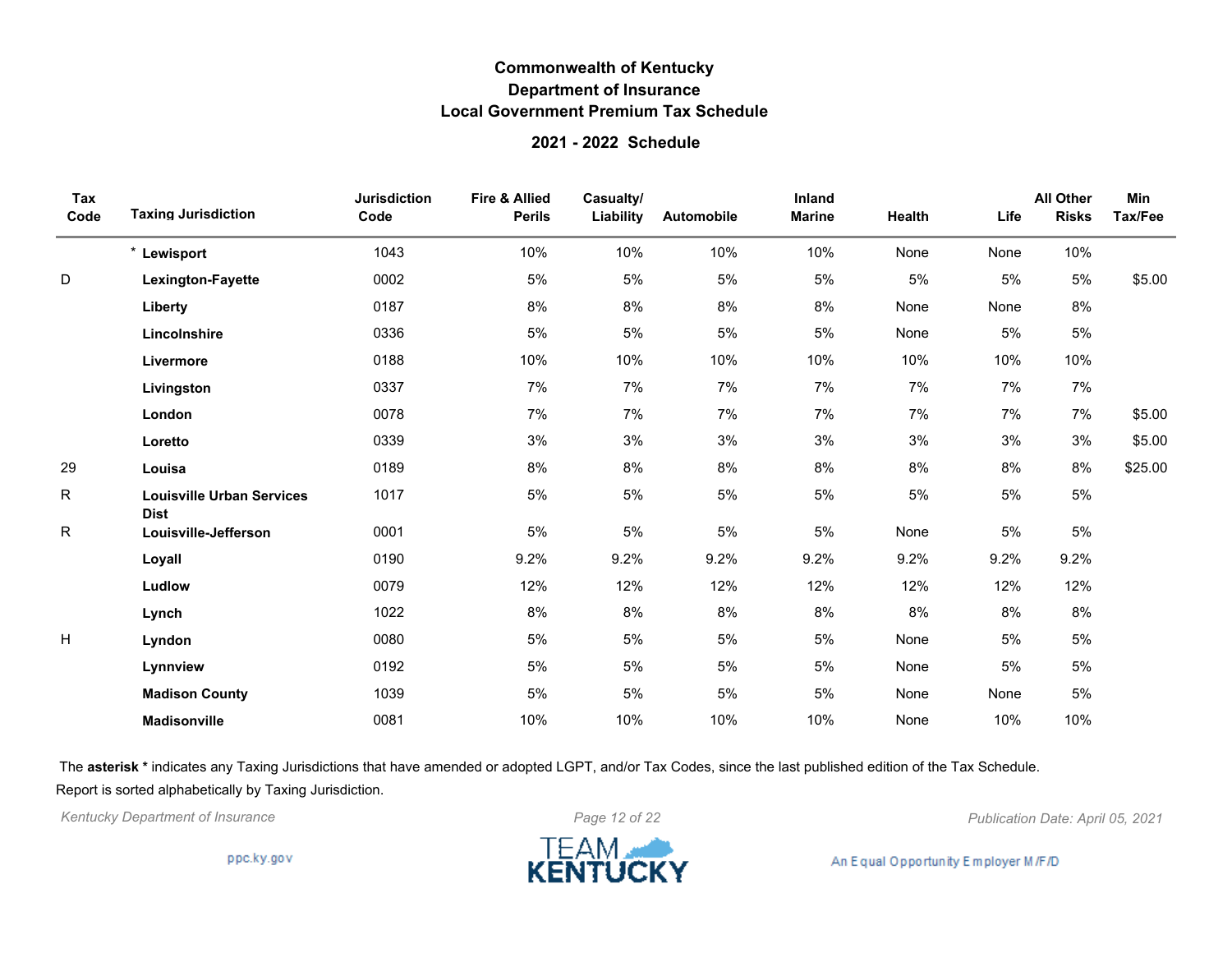### **2021 - 2022 Schedule**

| Tax<br>Code | <b>Taxing Jurisdiction</b> | <b>Jurisdiction</b><br>Code | <b>Fire &amp; Allied</b><br><b>Perils</b> | Casualty/<br>Liability | Automobile | Inland<br><b>Marine</b> | Health | Life  | <b>All Other</b><br><b>Risks</b> | Min<br>Tax/Fee |
|-------------|----------------------------|-----------------------------|-------------------------------------------|------------------------|------------|-------------------------|--------|-------|----------------------------------|----------------|
|             | <b>Manchester</b>          | 0082                        | 4%                                        | 4%                     | 4%         | 4%                      | 4%     | 4%    | 4%                               |                |
|             | <b>Manor Creek</b>         | 0341                        | 5%                                        | 5%                     | 5%         | 5%                      | 5%     | 5%    | 5%                               |                |
|             | <b>Marion</b>              | 0083                        | 4%                                        | 4%                     | 4%         | 4%                      | 4%     | 4%    | 4%                               |                |
|             | <b>Martin</b>              | 0084                        | 9%                                        | 9%                     | 9%         | 9%                      | 9%     | 9%    | 9%                               |                |
|             | <b>Maryhill Estates</b>    | 0342                        | 5.75%                                     | 5.75%                  | 5.75%      | 5.75%                   | 5.75%  | 5.75% | 5.75%                            |                |
| 31          | <b>Mason County</b>        | 0930                        | 7%                                        | 7%                     | 7%         | 7%                      | None   | 7%    | 7%                               |                |
|             | <b>Mayfield</b>            | 0021                        | 9%                                        | 9%                     | 9%         | $9\%$                   | 9%     | 9%    | 9%                               | \$5.00         |
|             | <b>Maysville</b>           | 0022                        | 8%                                        | 8%                     | 8%         | 8%                      | None   | 8%    | 8%                               |                |
|             | <b>Mc Henry</b>            | 0985                        | 5%                                        | 5%                     | 5%         | 5%                      | 5%     | None  | 5%                               |                |
|             | McCracken Co.              | 1040                        | 4.9%                                      | 4.9%                   | 6.9%       | 4.9%                    | None   | 6.9%  | 4.9%                             |                |
|             | <b>McKee</b>               | 0193                        | 10%                                       | 10%                    | 10%        | 10%                     | 10%    | 10%   | 10%                              |                |
| Α           | <b>Meade County</b>        | 0931                        | 5%                                        | 5%                     | 5%         | 5%                      | None   | 5%    | 5%                               |                |
|             | <b>Meadow Vale</b>         | 0194                        | 5%                                        | 5%                     | 5%         | 5%                      | None   | 5%    | 5%                               |                |
|             | <b>Meadowbrook Farm</b>    | 0344                        | 5%                                        | 5%                     | 5%         | 5%                      | 5%     | 5%    | 5%                               |                |
|             | <b>Meadowview Estates</b>  | 0345                        | 5%                                        | 5%                     | 5%         | 5%                      | None   | 5%    | 5%                               |                |
|             | <b>Melbourne</b>           | 0346                        | 10%                                       | 10%                    | 10%        | 10%                     | 10%    | 10%   | 10%                              | \$5.00         |
| A           | <b>Menifee County</b>      | 0932                        | 6%                                        | 6%                     | 6%         | 6%                      | None   | None  | 6%                               |                |
|             | <b>Mentor</b>              | 0347                        | 10%                                       | 10%                    | 10%        | 10%                     | None   | 10%   | 10%                              |                |
|             | <b>Middlesboro</b>         | 0023                        | 3%                                        | 3%                     | 3%         | 3%                      | 3%     | 2%    | 3%                               |                |

The **asterisk \*** indicates any Taxing Jurisdictions that have amended or adopted LGPT, and/or Tax Codes, since the last published edition of the Tax Schedule. Report is sorted alphabetically by Taxing Jurisdiction.

*Kentucky Department of Insurance Page 13 of 22 Publication Date: April 05, 2021*

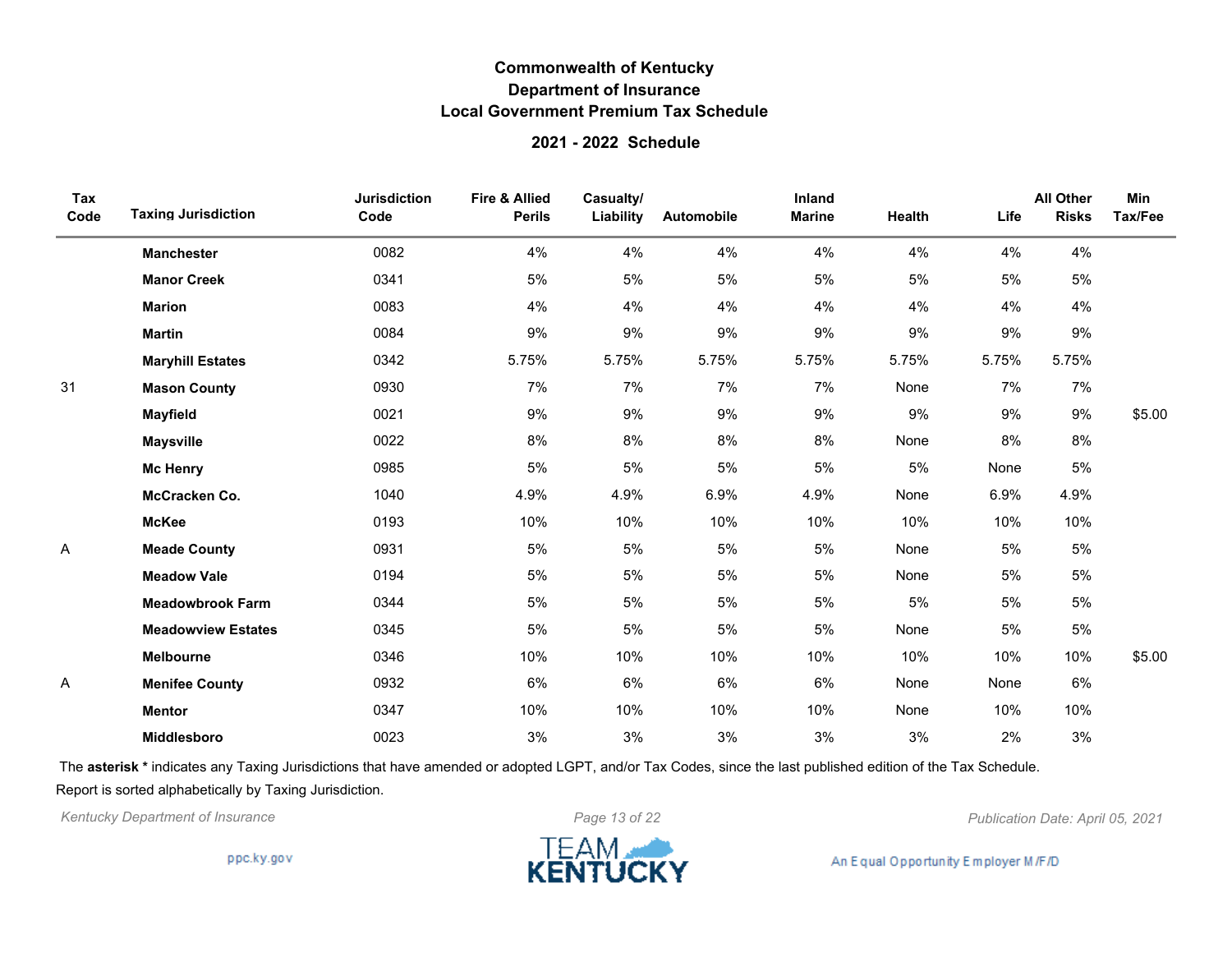### **2021 - 2022 Schedule**

| Tax<br>Code | <b>Taxing Jurisdiction</b> | <b>Jurisdiction</b><br>Code | Fire & Allied<br><b>Perils</b> | Casualty/<br>Liability | Automobile | Inland<br><b>Marine</b> | Health | Life | <b>All Other</b><br><b>Risks</b> | Min<br>Tax/Fee |
|-------------|----------------------------|-----------------------------|--------------------------------|------------------------|------------|-------------------------|--------|------|----------------------------------|----------------|
|             | <b>Middletown</b>          | 0085                        | 5%                             | 5%                     | 5%         | 5%                      | None   | 5%   | 5%                               |                |
|             | <b>Midway</b>              | 0195                        | 5%                             | 5%                     | 5%         | 5%                      | 5%     | 5%   | 5%                               |                |
| 32          | <b>Millersburg</b>         | 0196                        | 12%                            | 12%                    | 12%        | 12%                     | 12%    | 12%  | 12%                              | \$5.00         |
| $A-46$      | <b>Milton</b>              | 0348                        | 8%                             | 8%                     | 8%         | 8%                      | 8%     | 8%   | 8%                               |                |
|             | <b>Mockingbird Valley</b>  | 1016                        | 5%                             | 5%                     | 5%         | 5%                      | 5%     | 5%   | 5%                               |                |
|             | <b>Monticello</b>          | 0086                        | 6%                             | 6%                     | 6%         | 6%                      | None   | None | 6%                               | \$5.00         |
|             | <b>Moorland</b>            | 1044                        | 5%                             | 5%                     | 5%         | 5%                      | None   | 5%   | 5%                               |                |
|             | <b>Morehead</b>            | 0087                        | 7.5%                           | 7.5%                   | 7.5%       | 7.5%                    | 7.5%   | 7.5% | 7.5%                             |                |
| 23          | <b>Morgan County</b>       | 0937                        | 4.5%                           | 4.5%                   | 4.5%       | 4.5%                    | None   | None | 4.5%                             |                |
|             | Morganfield                | 0088                        | 7%                             | 7%                     | 7%         | 7%                      | None   | None | 7%                               |                |
| 15          | Morgantown                 | 0198                        | 8%                             | 8%                     | 8%         | 8%                      | $8\%$  | 8%   | 8%                               |                |
|             | <b>Mortons Gap</b>         | 0199                        | 10%                            | 10%                    | 10%        | 10%                     | None   | 10%  | 10%                              |                |
| 50          | <b>Mount Olivet</b>        | 1027                        | 5%                             | 5%                     | 5%         | 5%                      | None   | None | 5%                               |                |
|             | <b>Mount Sterling</b>      | 0089                        | 10%                            | 10%                    | 10%        | 10%                     | 10%    | 10%  | 10%                              |                |
|             | <b>Mount Vernon</b>        | 1010                        | 4%                             | 4%                     | 4%         | 4%                      | 4%     | 4%   | 4%                               |                |
| Α           | <b>Mount Washington</b>    | 1008                        | 5%                             | 5%                     | 5%         | 5%                      | None   | None | 5%                               |                |
|             | Muldraugh                  | 0202                        | 9.5%                           | 9.5%                   | 9.5%       | 9.5%                    | 9.5%   | 9.5% | 9.5%                             | \$5.00         |
|             | Munfordville               | 0203                        | 9.2%                           | 9.2%                   | 9.2%       | 9.2%                    | 9.2%   | 9.2% | 9.2%                             |                |
|             | <b>Murray</b>              | 0024                        | 7.25%                          | 7.25%                  | 7.25%      | 7.25%                   | None   | None | 7.25%                            |                |

The **asterisk \*** indicates any Taxing Jurisdictions that have amended or adopted LGPT, and/or Tax Codes, since the last published edition of the Tax Schedule. Report is sorted alphabetically by Taxing Jurisdiction.

*Kentucky Department of Insurance Page 14 of 22 Publication Date: April 05, 2021*

ppc.ky.gov

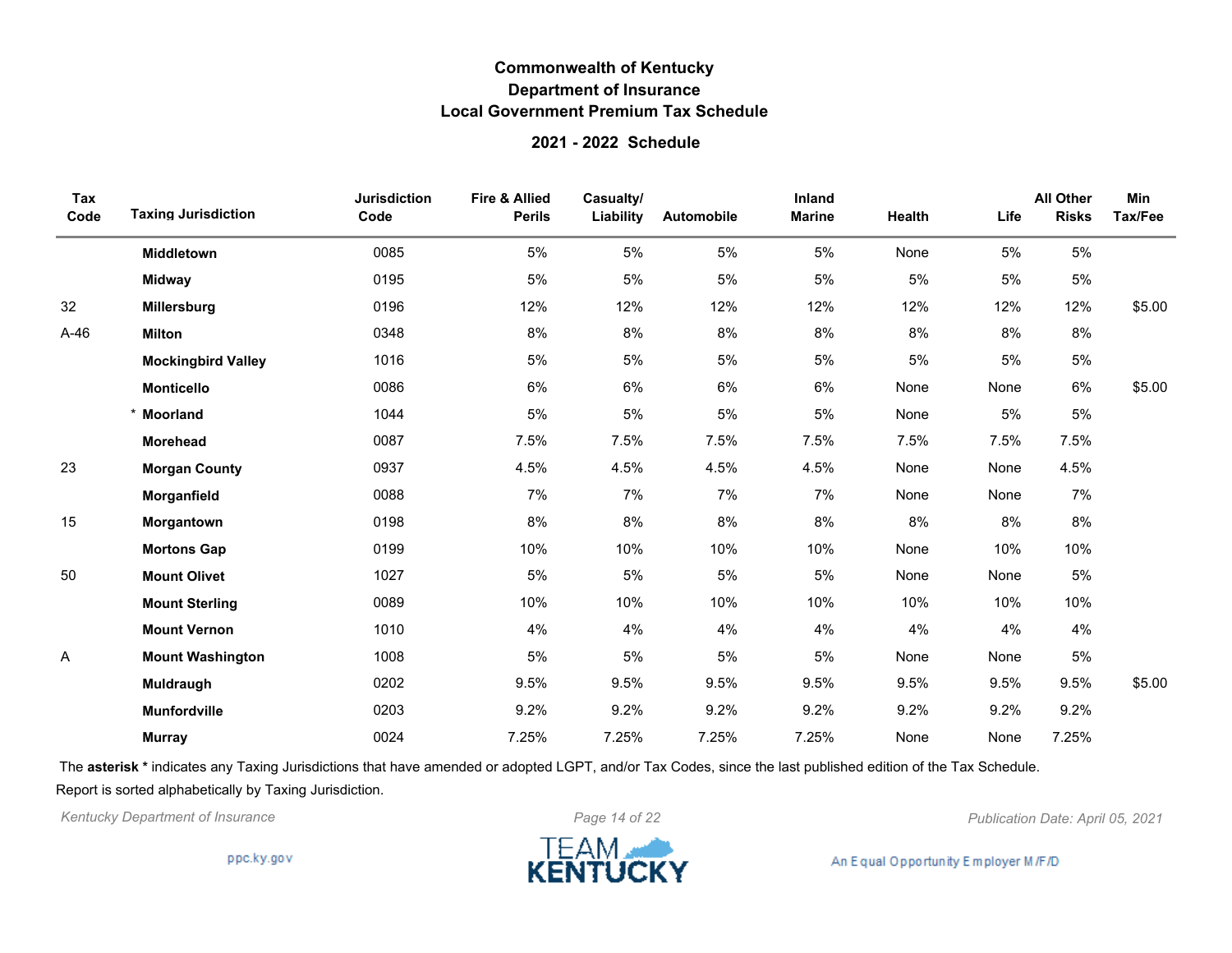### **2021 - 2022 Schedule**

| Tax<br>Code | <b>Taxing Jurisdiction</b>  | <b>Jurisdiction</b><br>Code | <b>Fire &amp; Allied</b><br><b>Perils</b> | Casualty/<br>Liability | <b>Automobile</b> | Inland<br><b>Marine</b> | Health | Life | <b>All Other</b><br><b>Risks</b> | <b>Min</b><br>Tax/Fee |
|-------------|-----------------------------|-----------------------------|-------------------------------------------|------------------------|-------------------|-------------------------|--------|------|----------------------------------|-----------------------|
|             | <b>Murray Hill</b>          | 0446                        | 5%                                        | 5%                     | 5%                | 5%                      | None   | 5%   | 5%                               |                       |
|             | <b>Nebo</b>                 | 0352                        | 10%                                       | 10%                    | 10%               | 10%                     | None   | 10%  | 10%                              |                       |
| 40          | <b>New Castle</b>           | 0353                        | 12%                                       | 12%                    | 12%               | 12%                     | None   | 12%  | 12%                              |                       |
| 02          | <b>New Haven</b>            | 0354                        | 8%                                        | 8%                     | 8%                | 8%                      | None   | None | 8%                               | \$5.00                |
|             | <b>Newport</b>              | 0007                        | 15%                                       | 15%                    | 15%               | 10%                     | 15%    | 10%  | 10%                              |                       |
|             | <b>Nicholas County</b>      | 1038                        | 3%                                        | 3%                     | 5%                | 5%                      | None   | None | 5%                               |                       |
|             | Nicholasville               | 0025                        | 10%                                       | 10%                    | 10%               | 10%                     | None   | 10%  | 10%                              |                       |
|             | <b>Norbourne Estates</b>    | 0355                        | 5%                                        | 5%                     | 5%                | 5%                      | None   | 5%   | 5%                               |                       |
|             | <b>North Middletown</b>     | 0206                        | 9%                                        | 9%                     | 9%                | 9%                      | 9%     | 9%   | 9%                               |                       |
|             | <b>Northfield</b>           | 0205                        | 5%                                        | 5%                     | 5%                | 5%                      | None   | 5%   | 5%                               |                       |
|             | <b>Nortonville</b>          | 0207                        | 10%                                       | 10%                    | 10%               | 10%                     | None   | 10%  | 10%                              |                       |
|             | Norwood                     | 0356                        | 5%                                        | 5%                     | 5%                | 5%                      | None   | 5%   | 5%                               |                       |
|             | <b>Oak Grove</b>            | 0208                        | 10%                                       | 10%                    | 10%               | 10%                     | 10%    | 10%  | 10%                              |                       |
|             | <b>Oakland</b>              | 0357                        | 5%                                        | 5%                     | 5%                | 5%                      | None   | None | 5%                               |                       |
|             | <b>Old Brownsboro Place</b> | 0443                        | 5%                                        | 5%                     | 5%                | 5%                      | None   | 5%   | 5%                               |                       |
|             | <b>Oldham County</b>        | 0942                        | 10%                                       | 10%                    | 10%               | 10%                     | None   | 10%  | 10%                              |                       |
| 26          | <b>Olive Hill</b>           | 0091                        | 9%                                        | 9%                     | 9%                | 9%                      | None   | None | 9%                               | \$5.00                |
|             | <b>Orchard Grass Hills</b>  | 0358                        | 10%                                       | 10%                    | 10%               | 10%                     | 10%    | 10%  | 10%                              |                       |
| $Q-18$      | <b>Owen County</b>          | 0943                        | 7.5%                                      | 7.5%                   | 7.5%              | 7.5%                    | None   | None | 7.5%                             |                       |

The **asterisk \*** indicates any Taxing Jurisdictions that have amended or adopted LGPT, and/or Tax Codes, since the last published edition of the Tax Schedule. Report is sorted alphabetically by Taxing Jurisdiction.

*Kentucky Department of Insurance Page 15 of 22 Publication Date: April 05, 2021*

ppc.ky.gov

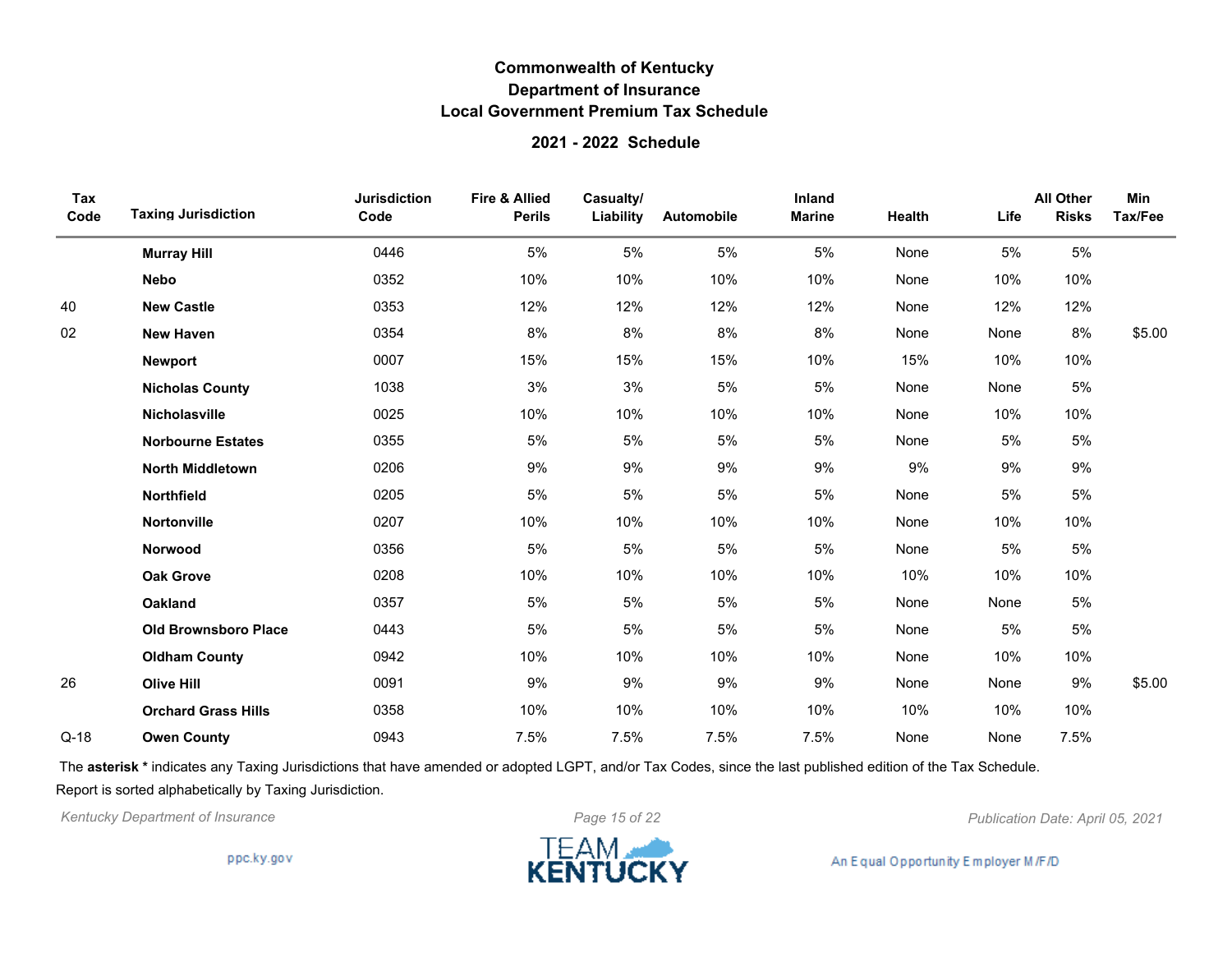#### **2021 - 2022 Schedule**

| Tax<br>Code | <b>Taxing Jurisdiction</b> | <b>Jurisdiction</b><br>Code | Fire & Allied<br><b>Perils</b> | Casualty/<br>Liability | Automobile | Inland<br><b>Marine</b> | Health | Life | <b>All Other</b><br><b>Risks</b> | Min<br>Tax/Fee |
|-------------|----------------------------|-----------------------------|--------------------------------|------------------------|------------|-------------------------|--------|------|----------------------------------|----------------|
|             | Owensboro                  | 0008                        | 10%                            | 10%                    | 10%        | 10%                     | 4%     | 10%  | 10%                              |                |
|             | Owingsville                | 0092                        | 8%                             | 8%                     | 8%         | 8%                      | None   | 8%   | None                             | \$5.00         |
|             | <b>Owsley County</b>       | 0944                        | 7%                             | 7%                     | 7%         | 7%                      | None   | None | 7%                               |                |
|             | Paducah                    | 0009                        | 7%                             | 7%                     | 7%         | 7%                      | 7%     | 7%   | 7%                               |                |
| 25          | <b>Paintsville</b>         | 0093                        | $8\%$                          | 8%                     | $8\%$      | $8\%$                   | None   | None | None                             |                |
|             | <b>Paris</b>               | 0026                        | 10%                            | 10%                    | 10%        | 10%                     | 10%    | 10%  | 10%                              |                |
|             | <b>Park City</b>           | 0360                        | 8%                             | 8%                     | 8%         | 8%                      | 8%     | 8%   | 8%                               |                |
| G           | <b>Park Hills</b>          | 0094                        | 10%                            | 10%                    | 10%        | 10%                     | 10%    | 10%  | 10%                              |                |
|             | <b>Parkway Village</b>     | 0361                        | 5%                             | $5\%$                  | 5%         | 5%                      | 5%     | 5%   | $5\%$                            |                |
|             | Pembroke                   | 0362                        | 5.5%                           | 5.5%                   | 5.5%       | 5.5%                    | 5.5%   | 5.5% | 5.5%                             |                |
|             | Perryville                 | 0210                        | 10%                            | 10%                    | 10%        | 10%                     | None   | 10%  | None                             | \$5.00         |
| 06          | <b>Pewee Valley</b>        | 0211                        | 10%                            | 10%                    | 10%        | 10%                     | 10%    | 10%  | 10%                              |                |
|             | <b>Pineville</b>           | 0096                        | 8%                             | 8%                     | 8%         | 8%                      | 8%     | 8%   | 8%                               |                |
|             | <b>Pioneer Village</b>     | 0441                        | 10%                            | 10%                    | 10%        | 10%                     | None   | None | 10%                              |                |
|             | <b>Plantation</b>          | 0212                        | 5%                             | 5%                     | 5%         | 5%                      | 5%     | 5%   | 5%                               |                |
|             | Pleasureville              | 0367                        | 10%                            | 10%                    | 10%        | 10%                     | 10%    | 10%  | 10%                              | \$5.00         |
|             | <b>Plum Springs</b>        | 0368                        | 5%                             | 5%                     | 5%         | 5%                      | None   | None | 5%                               |                |
| 03          | Powderly                   | 0370                        | 9%                             | 9%                     | 9%         | 9%                      | 9%     | 9%   | 9%                               |                |
|             | <b>Powell County</b>       | 1013                        | 5%                             | 5%                     | 5%         | 5%                      | None   | 5%   | 5%                               |                |

The **asterisk \*** indicates any Taxing Jurisdictions that have amended or adopted LGPT, and/or Tax Codes, since the last published edition of the Tax Schedule. Report is sorted alphabetically by Taxing Jurisdiction.

*Kentucky Department of Insurance Page 16 of 22 Publication Date: April 05, 2021*

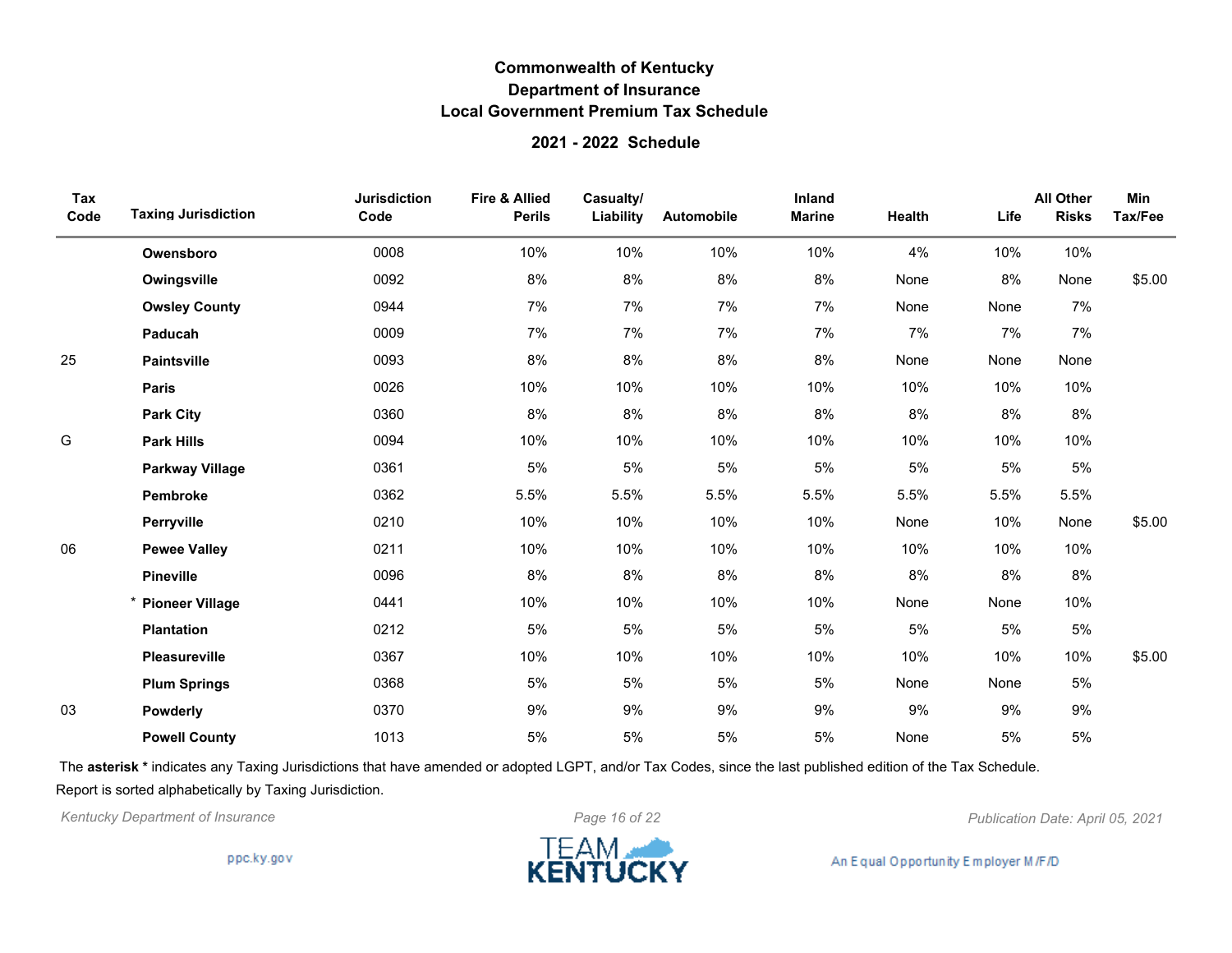#### **2021 - 2022 Schedule**

| Tax<br>Code | <b>Taxing Jurisdiction</b> | <b>Jurisdiction</b><br>Code | Fire & Allied<br><b>Perils</b> | Casualty/<br>Liability | Automobile | Inland<br><b>Marine</b> | Health | Life | <b>All Other</b><br><b>Risks</b> | Min<br>Tax/Fee |
|-------------|----------------------------|-----------------------------|--------------------------------|------------------------|------------|-------------------------|--------|------|----------------------------------|----------------|
| Α           | Prestonsburg               | 0097                        | 8%                             | 8%                     | 8%         | 8%                      | 8%     | None | 8%                               |                |
|             | Prestonville               | 0371                        | 6%                             | 6%                     | 6%         | 6%                      | 6%     | 6%   | 6%                               |                |
|             | <b>Princeton</b>           | 0098                        | 8%                             | 8%                     | $8\%$      | $8\%$                   | $8\%$  | 8%   | $8\%$                            |                |
|             | <b>Prospect</b>            | 0213                        | 7%                             | 7%                     | 7%         | 7%                      | 7%     | 5%   | 7%                               |                |
|             | Providence                 | 0099                        | 7.5%                           | 7.5%                   | 7.5%       | 7.5%                    | None   | None | 7.5%                             |                |
| $C-A$       | <b>Pulaski County</b>      | 0949                        | 5.5%                           | 5.5%                   | 5.5%       | 5.5%                    | None   | 5.5% | 5.5%                             | \$5.00         |
|             | * Raceland                 | 0214                        | 13%                            | 13%                    | 13%        | 13%                     | 13%    | 13%  | 13%                              |                |
| 33          | Radcliff                   | 0100                        | 11%                            | 11%                    | 11%        | 11%                     | None   | None | 11%                              |                |
|             | Ravenna                    | 0215                        | 10%                            | 10%                    | 10%        | 10%                     | 10%    | 10%  | 10%                              |                |
|             | Richlawn                   | 0372                        | 5%                             | 5%                     | 5%         | 5%                      | None   | 5%   | $5\%$                            |                |
| F           | Richmond                   | 0010                        | 8%                             | 8%                     | $8\%$      | 8%                      | 8%     | 8%   | 8%                               |                |
|             | <b>River Bluff</b>         | 0457                        | 10%                            | 10%                    | 10%        | 10%                     | None   | 10%  | 10%                              |                |
|             | Riverwood                  | 0374                        | 5%                             | 5%                     | 5%         | 5%                      | None   | 5%   | $5\%$                            |                |
| Α           | <b>Robards</b>             | 0461                        | 8%                             | 8%                     | 8%         | 8%                      | 8%     | 8%   | 8%                               |                |
| 42          | <b>Robertson County</b>    | 1024                        | 5%                             | 5%                     | 5%         | 5%                      | None   | None | $5\%$                            |                |
|             | <b>Rockcastle County</b>   | 0951                        | 4%                             | 4%                     | 4%         | 4%                      | None   | None | 4%                               |                |
|             | Rockport                   | 0377                        | 6%                             | 6%                     | 6%         | 6%                      | 6%     | 6%   | 6%                               |                |
|             | <b>Rolling Fields</b>      | 0378                        | 5%                             | 5%                     | 5%         | 5%                      | None   | 5%   | $5\%$                            |                |
|             | <b>Rolling Hills</b>       | 0216                        | 5%                             | 5%                     | 5%         | 5%                      | 5%     | 5%   | 5%                               |                |

The **asterisk \*** indicates any Taxing Jurisdictions that have amended or adopted LGPT, and/or Tax Codes, since the last published edition of the Tax Schedule. Report is sorted alphabetically by Taxing Jurisdiction.

*Kentucky Department of Insurance Page 17 of 22 Publication Date: April 05, 2021*

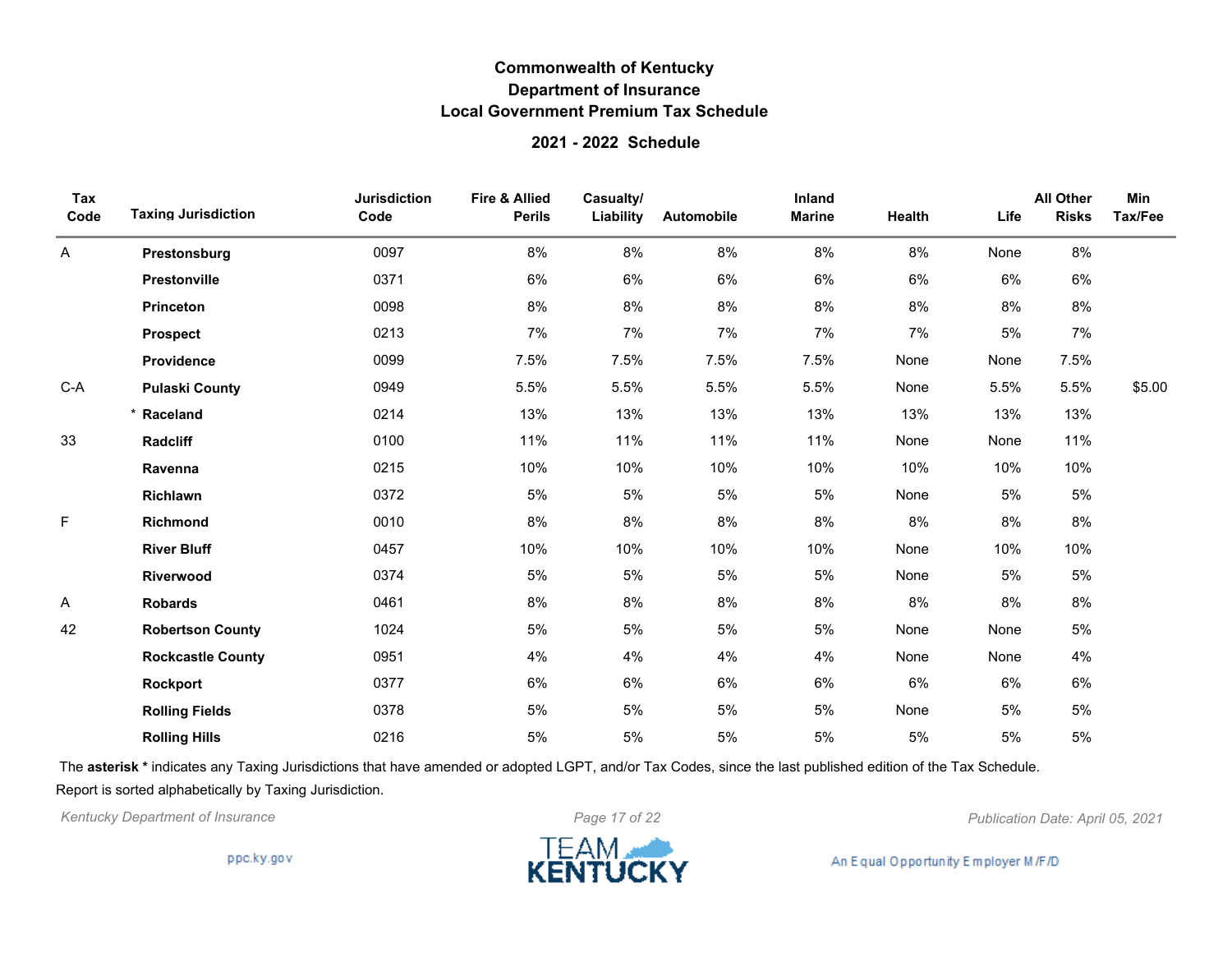#### **2021 - 2022 Schedule**

| Tax<br>Code | <b>Taxing Jurisdiction</b> | <b>Jurisdiction</b><br>Code | <b>Fire &amp; Allied</b><br><b>Perils</b> | Casualty/<br>Liability | Automobile | Inland<br><b>Marine</b> | Health | Life  | <b>All Other</b><br><b>Risks</b> | Min<br>Tax/Fee |
|-------------|----------------------------|-----------------------------|-------------------------------------------|------------------------|------------|-------------------------|--------|-------|----------------------------------|----------------|
|             | <b>Russell Springs</b>     | 0217                        | 10%                                       | 10%                    | 10%        | 10%                     | 10%    | 10%   | 10%                              |                |
| 39          | <b>Russellville</b>        | 1009                        | 7%                                        | 7%                     | 7%         | 7%                      | None   | None  | 7%                               |                |
|             | <b>Ryland Heights</b>      | 0971                        | 7%                                        | 7%                     | 7%         | 7%                      | 7%     | 7%    | 7%                               |                |
|             | <b>Sacramento</b>          | 0382                        | $8\%$                                     | $8\%$                  | $8\%$      | $8\%$                   | $8\%$  | 8%    | $8\%$                            |                |
|             | <b>Sadieville</b>          | 0440                        | 10%                                       | 10%                    | 10%        | 10%                     | 10%    | 10%   | 10%                              | \$5.00         |
|             | <b>Salem</b>               | 1042                        | 5%                                        | 5%                     | 5%         | 5%                      | None   | 5%    | 5%                               | \$5.00         |
| 10          | <b>Salyersville</b>        | 0105                        | 8%                                        | 8%                     | 8%         | $8\%$                   | None   | None  | None                             |                |
|             | <b>Sanders</b>             | 1033                        | 5%                                        | 5%                     | 5%         | 5%                      | 5%     | 5%    | 5%                               |                |
|             | <b>Sandy Hook</b>          | 0218                        | $9\%$                                     | $9\%$                  | $9\%$      | $9\%$                   | $9\%$  | 9%    | 9%                               |                |
| A           | <b>Science Hill</b>        | 0387                        | 5%                                        | $5\%$                  | 5%         | 5%                      | 5%     | 5%    | 5%                               |                |
|             | <b>Scottsville</b>         | 0106                        | 7%                                        | 7%                     | 7%         | 7%                      | 7%     | 7%    | 7%                               |                |
|             | <b>Sebree</b>              | 0219                        | 7%                                        | 7%                     | 7%         | 7%                      | 7%     | 7%    | 7%                               | \$5.00         |
|             | <b>Seneca Gardens</b>      | 0390                        | 5%                                        | $5\%$                  | 5%         | 5%                      | 5%     | 5%    | 5%                               |                |
|             | Shelbyville                | 0107                        | 5%                                        | 5%                     | 5%         | 5%                      | 5%     | 5%    | 5%                               |                |
| A           | Shepherdsville             | 0986                        | 5%                                        | $5\%$                  | 5%         | 5%                      | None   | None  | 5%                               |                |
|             | <b>Shively</b>             | 0027                        | 12.5%                                     | 12.5%                  | 12.5%      | 12.5%                   | 1%     | 12.5% | 12.5%                            |                |
|             | <b>Silver Grove</b>        | 0220                        | 10%                                       | 10%                    | 10%        | 10%                     | None   | 10%   | 10%                              |                |
|             | Simpsonville               | 0997                        | 5%                                        | 5%                     | 5%         | 5%                      | 5%     | 5%    | 5%                               |                |
|             | <b>Slaughters</b>          | 0393                        | 5%                                        | 5%                     | 5%         | 5%                      | 5%     | 5%    | 5%                               |                |

The **asterisk \*** indicates any Taxing Jurisdictions that have amended or adopted LGPT, and/or Tax Codes, since the last published edition of the Tax Schedule. Report is sorted alphabetically by Taxing Jurisdiction.

*Kentucky Department of Insurance Page 18 of 22 Publication Date: April 05, 2021*

ppc.ky.gov

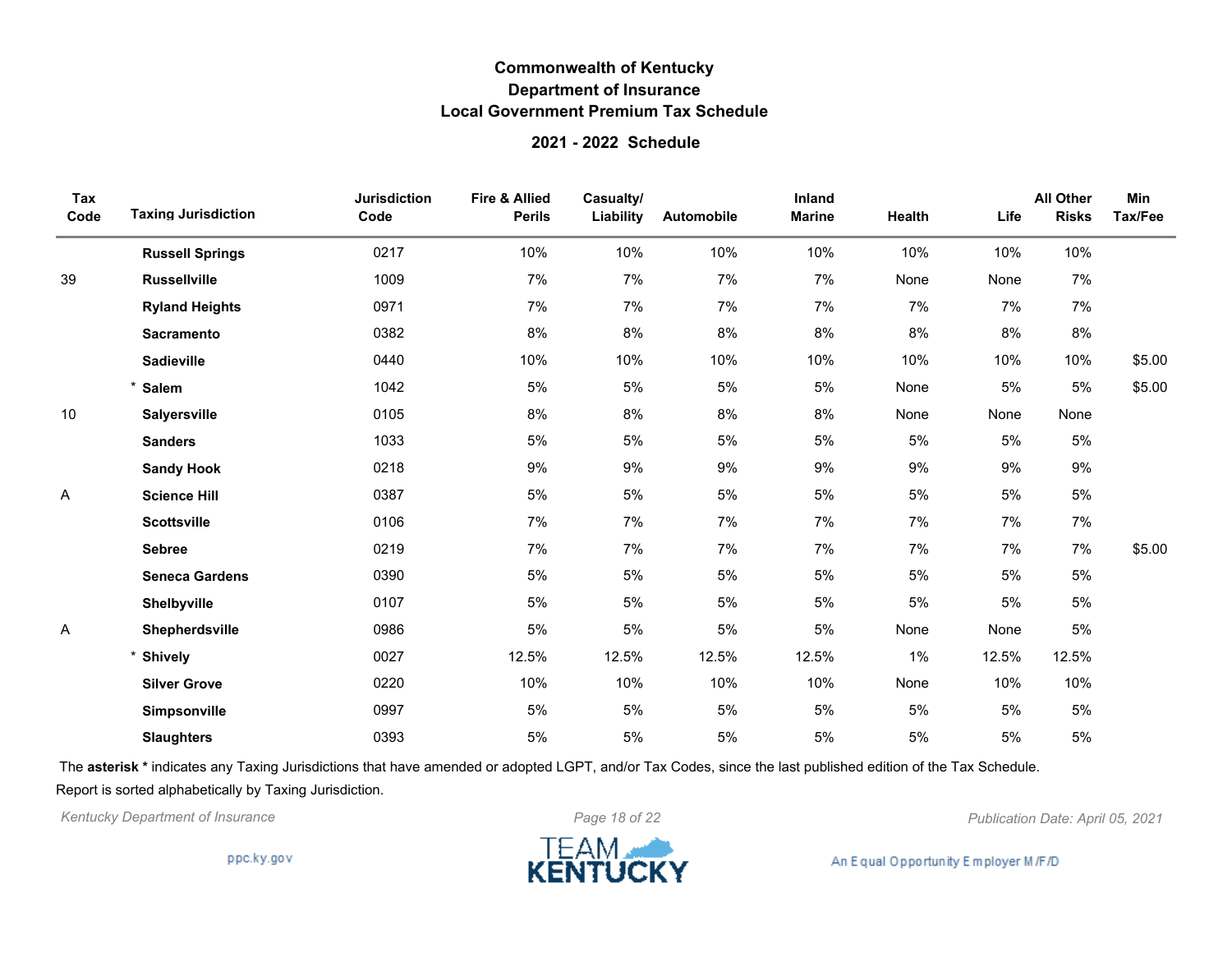### **2021 - 2022 Schedule**

| Tax<br>Code | <b>Taxing Jurisdiction</b> | <b>Jurisdiction</b><br>Code | <b>Fire &amp; Allied</b><br><b>Perils</b> | Casualty/<br>Liability | Automobile | Inland<br><b>Marine</b> | Health | Life | <b>All Other</b><br><b>Risks</b> | Min<br>Tax/Fee |
|-------------|----------------------------|-----------------------------|-------------------------------------------|------------------------|------------|-------------------------|--------|------|----------------------------------|----------------|
|             | <b>Smithfield</b>          | 0972                        | 6.5%                                      | 6.5%                   | 6.5%       | 6.5%                    | None   | 6.5% | 6.5%                             |                |
|             | <b>Smithland</b>           | 0395                        | 6%                                        | 6%                     | $6\%$      | None                    | None   | None | None                             |                |
|             | <b>Smiths Grove</b>        | 0396                        | 7%                                        | 7%                     | 7%         | 7%                      | 5%     | 7%   | 7%                               |                |
|             | <b>Somerset</b>            | 0028                        | 6%                                        | 6%                     | 6%         | 6%                      | 6%     | 6%   | 6%                               | \$5.00         |
|             | <b>South Shore</b>         | 0400                        | $6\%$                                     | 6%                     | $6\%$      | 6%                      | None   | None | 6%                               |                |
|             | Southgate                  | 0109                        | 10%                                       | 10%                    | 10%        | 10%                     | None   | None | 10%                              |                |
|             | <b>Sparta</b>              | 0401                        | 6%                                        | 6%                     | $6\%$      | 6%                      | None   | 6%   | 6%                               |                |
|             | <b>Spencer County</b>      | 1006                        | 3%                                        | 3%                     | 3%         | 3%                      | None   | None | 3%                               |                |
|             | <b>Spring Valley</b>       | 0445                        | 5%                                        | 5%                     | 5%         | 5%                      | None   | 5%   | $5\%$                            |                |
| B           | Springfield                | 0110                        | 6%                                        | 6%                     | 6%         | 6%                      | 6%     | 6%   | 6%                               |                |
|             | * Springmill               | 1045                        | 5%                                        | 5%                     | 5%         | 5%                      | None   | 5%   | 5%                               |                |
| Α           | <b>St. Charles</b>         | 0462                        | 10%                                       | 10%                    | 10%        | 10%                     | None   | None | 10%                              | \$25.00        |
|             | <b>St. Matthews</b>        | 0463                        | 5%                                        | 5%                     | 5%         | 5%                      | 5%     | 5%   | $5\%$                            |                |
|             | St. Regis Park             | 0104                        | 5%                                        | 5%                     | 5%         | 5%                      | None   | 5%   | 5%                               |                |
|             | <b>Stamping Ground</b>     | 0403                        | 6%                                        | 6%                     | $6\%$      | 6%                      | 6%     | 6%   | 6%                               |                |
|             | <b>Stanford</b>            | 0221                        | 9%                                        | 9%                     | 9%         | 9%                      | 9%     | 9%   | 9%                               |                |
|             | <b>Stanton</b>             | 0111                        | 5%                                        | 5%                     | 5%         | 5%                      | 5%     | 5%   | 5%                               |                |
|             | <b>Strathmoor Manor</b>    | 0405                        | 7%                                        | 7%                     | 7%         | 7%                      | 7%     | 7%   | 7%                               |                |
|             | <b>Strathmoor Village</b>  | 0406                        | 5%                                        | 5%                     | 5%         | 5%                      | 5%     | 5%   | 5%                               |                |

The **asterisk \*** indicates any Taxing Jurisdictions that have amended or adopted LGPT, and/or Tax Codes, since the last published edition of the Tax Schedule. Report is sorted alphabetically by Taxing Jurisdiction.

*Kentucky Department of Insurance Page 19 of 22 Publication Date: April 05, 2021*

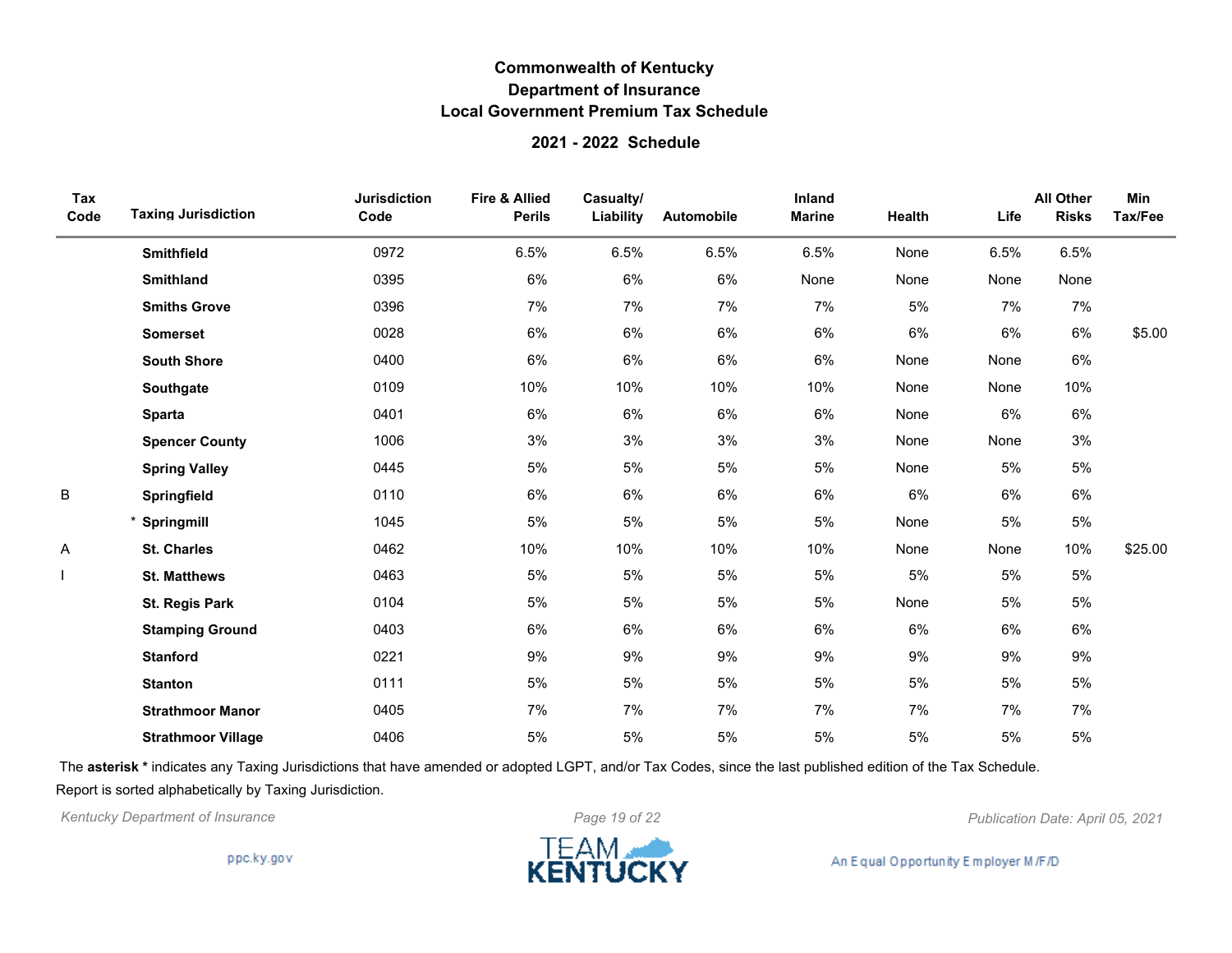### **2021 - 2022 Schedule**

| Tax<br>Code | <b>Taxing Jurisdiction</b> | <b>Jurisdiction</b><br>Code | Fire & Allied<br><b>Perils</b> | Casualty/<br>Liability | Automobile | Inland<br><b>Marine</b> | Health | Life | <b>All Other</b><br><b>Risks</b> | Min<br>Tax/Fee |
|-------------|----------------------------|-----------------------------|--------------------------------|------------------------|------------|-------------------------|--------|------|----------------------------------|----------------|
|             | <b>Sturgis</b>             | 0112                        | 12%                            | 12%                    | 12%        | 12%                     | 12%    | 12%  | 12%                              |                |
|             | Sycamore                   | 0456                        | 8%                             | 8%                     | 8%         | 8%                      | None   | 8%   | 8%                               |                |
|             | <b>Taylor Mill</b>         | 0113                        | 8%                             | 8%                     | 8%         | 8%                      | None   | 8%   | 8%                               |                |
|             | <b>Taylorsville</b>        | 0407                        | 7%                             | 7%                     | 7%         | 7%                      | 7%     | 7%   | 7%                               | \$5.00         |
|             | <b>Ten Broeck</b>          | 0453                        | 5%                             | 5%                     | 5%         | 5%                      | None   | None | None                             |                |
|             | <b>Thornhill</b>           | 0408                        | 5%                             | 5%                     | 5%         | 5%                      | None   | 5%   | 5%                               |                |
| 12          | <b>Todd County</b>         | 1001                        | 6%                             | $6\%$                  | 6%         | 6%                      | None   | None | 6%                               |                |
|             | Tompkinsville              | 0222                        | 5%                             | 5%                     | 5%         | 5%                      | 5%     | 5%   | 5%                               |                |
| 28          | <b>Trenton</b>             | 0409                        | 6%                             | $6\%$                  | 6%         | 6%                      | None   | 6%   | 6%                               |                |
|             | <b>Trigg County</b>        | 0960                        | 6%                             | 6%                     | 6%         | 6%                      | None   | 6%   | 6%                               |                |
| $A-45$      | <b>Trimble County</b>      | 1023                        | 10%                            | 10%                    | 10%        | 10%                     | None   | 10%  | 10%                              | \$5.00         |
|             | <b>Uniontown</b>           | 0223                        | 12%                            | 12%                    | 12%        | 12%                     | None   | None | None                             | \$5.00         |
|             | Vanceburg                  | 1004                        | 6%                             | 6%                     | 6%         | 6%                      | 6%     | None | 6%                               |                |
|             | <b>Versailles</b>          | 0115                        | 9%                             | 9%                     | 9%         | 9%                      | $9\%$  | 9%   | 9%                               |                |
|             | <b>Vicco</b>               | 0413                        | 5%                             | 5%                     | 5%         | 5%                      | 5%     | 5%   | 5%                               |                |
|             | <b>Villa Hills</b>         | 0116                        | 6%                             | 6%                     | 6%         | 6%                      | None   | 6%   | 6%                               |                |
| 20          | <b>Vine Grove</b>          | 0117                        | 10%                            | 10%                    | 10% or 3%  | 10%                     | None   | None | 10%                              |                |
|             | <b>Walton</b>              | 0224                        | 5%                             | $5\%$                  | 5%         | 5%                      | 5%     | 5%   | 5%                               |                |
|             | Warsaw                     | 0225                        | 6%                             | 6%                     | 6%         | None                    | None   | None | None                             |                |

The **asterisk \*** indicates any Taxing Jurisdictions that have amended or adopted LGPT, and/or Tax Codes, since the last published edition of the Tax Schedule. Report is sorted alphabetically by Taxing Jurisdiction.



ppc.ky.gov

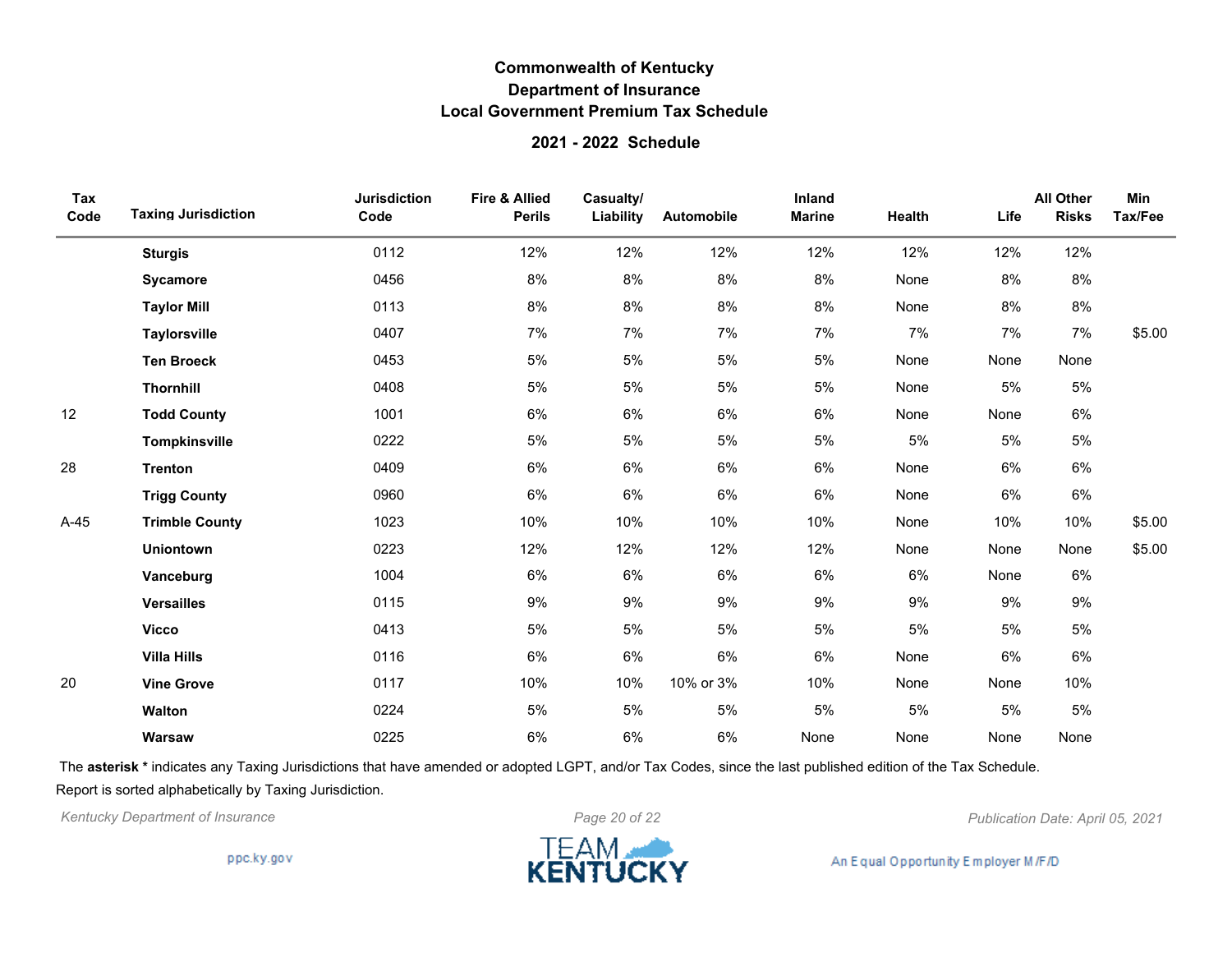#### **2021 - 2022 Schedule**

| Tax<br>Code | <b>Taxing Jurisdiction</b> | <b>Jurisdiction</b><br>Code | <b>Fire &amp; Allied</b><br><b>Perils</b> | Casualty/<br>Liability | <b>Automobile</b> | Inland<br><b>Marine</b> | Health | Life | <b>All Other</b><br><b>Risks</b> | Min<br>Tax/Fee |
|-------------|----------------------------|-----------------------------|-------------------------------------------|------------------------|-------------------|-------------------------|--------|------|----------------------------------|----------------|
| B           | <b>Washington County</b>   | 0964                        | 4%                                        | 4%                     | 4%                | 4%                      | 4%     | 4%   | 4%                               | \$10.00        |
|             | <b>Watterson Park</b>      | 0450                        | 5%                                        | 5%                     | 5%                | 5%                      | None   | 5%   | 5%                               |                |
|             | Wayland                    | 0419                        | 8%                                        | 8%                     | 8%                | 8%                      | 8%     | 8%   | 8%                               |                |
|             | <b>Wayne County</b>        | 0965                        | 5%                                        | 5%                     | 5%                | 5%                      | None   | None | 5%                               |                |
|             | Wellington                 | 0973                        | 5%                                        | 5%                     | 5%                | 5%                      | 5%     | 5%   | 5%                               |                |
| 53          | <b>West Buechel</b>        | 0227                        | 7%                                        | 7%                     | 7%                | 7%                      | 7%     | 7%   | 7%                               |                |
|             | <b>West Liberty</b>        | 0118                        | 10%                                       | 10%                    | 10%               | 10%                     | 10%    | 10%  | 10%                              |                |
|             | <b>West Point</b>          | 0228                        | 12%                                       | 12%                    | 12%               | 12%                     | None   | 12%  | 12%                              |                |
|             | Westwood                   | 0421                        | 6%                                        | $6\%$                  | 6%                | $6\%$                   | $6\%$  | 6%   | $6\%$                            |                |
|             | Wheatcroft                 | 0422                        | 8%                                        | 8%                     | 8%                | 8%                      | None   | None | 8%                               |                |
| Α           | Wheelwright                | 0423                        | 5%                                        | 5%                     | 5%                | 5%                      | None   | 5%   | 5%                               |                |
| Α           | <b>White Plains</b>        | 0425                        | 10%                                       | 10%                    | 10%               | 10%                     | None   | None | 10%                              | \$25.00        |
|             | Whitesburg                 | 0230                        | 5%                                        | 5%                     | 5%                | 5%                      | 5%     | 5%   | 5%                               | \$5.00         |
| 12          | Whitesville                | 0426                        | 8.9%                                      | 8.9%                   | 8.9%              | 8.9%                    | None   | None | None                             |                |
|             | Wickliffe                  | 0231                        | 6.4%                                      | 6.4%                   | 6.4%              | 6.4%                    | None   | 6.4% | 6.4%                             |                |
|             | Wilder                     | 0232                        | 10%                                       | 10%                    | 10%               | 10%                     | None   | 10%  | 10%                              |                |
|             | Wildwood                   | 0427                        | 5%                                        | 5%                     | 5%                | 5%                      | None   | 5%   | 5%                               |                |
|             | Williamsburg               | 0119                        | 6%                                        | 6%                     | 6%                | 6%                      | 6%     | 6%   | 6%                               |                |
|             | Williamstown               | 0233                        | 6.75%                                     | 6.75%                  | 6.75%             | 6.75%                   | None   | None | 6.75%                            |                |

The **asterisk \*** indicates any Taxing Jurisdictions that have amended or adopted LGPT, and/or Tax Codes, since the last published edition of the Tax Schedule. Report is sorted alphabetically by Taxing Jurisdiction.

*Kentucky Department of Insurance Page 21 of 22 Publication Date: April 05, 2021*